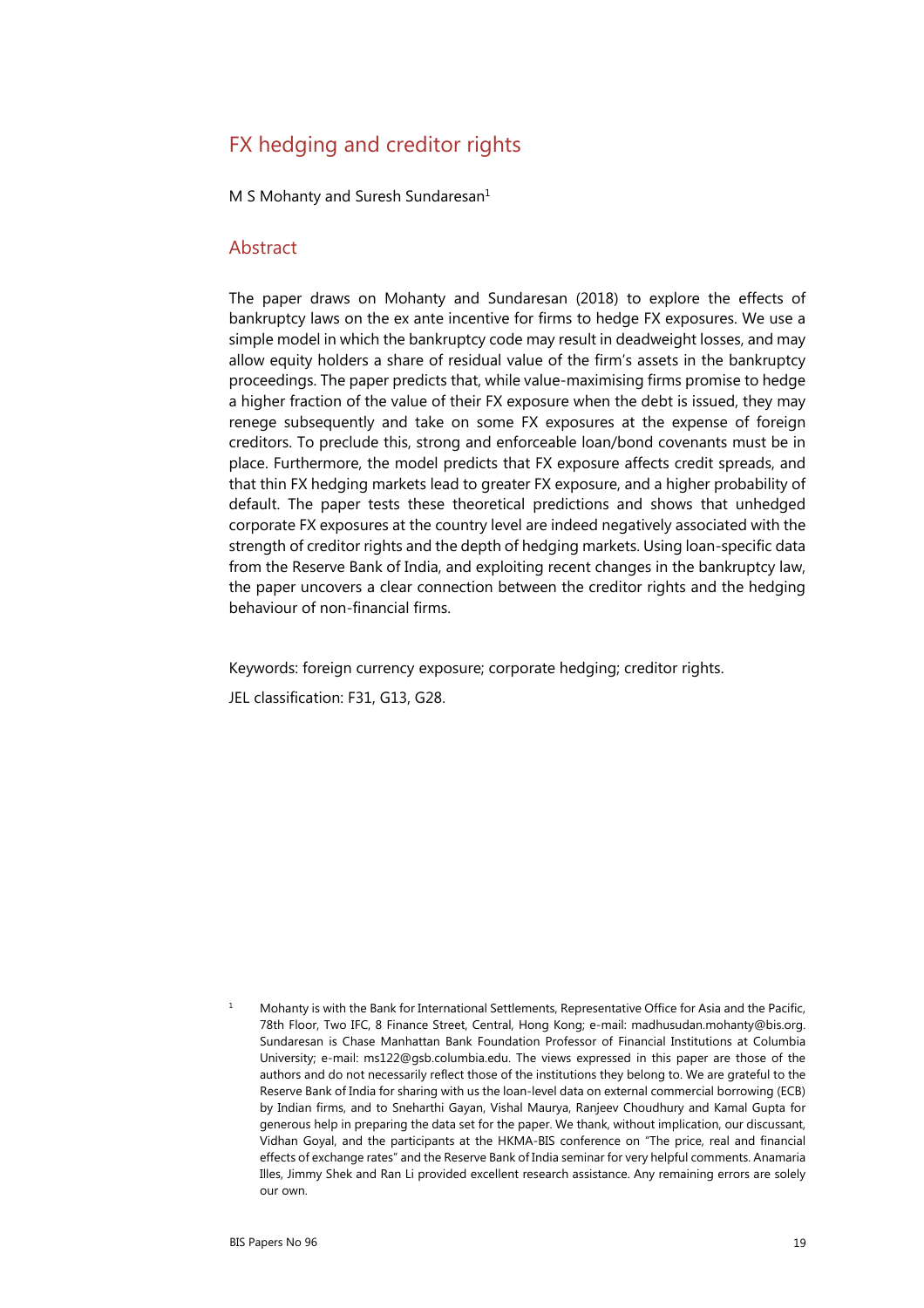#### 1. Introduction

"Original sin" refers to the practice of a country borrowing in foreign currency (Eichengreen and Hausmann (1999)). The most recent evidence points to a global tendency to engage in currency and maturity mismatches due to central bank policies. For instance, BIS (2017) reports that between 2009 and 2016, US dollar credit to non-bank borrowers outside the United States expanded by 50% to USD 10.5 trillion, and that to emerging market non-bank borrowers more than doubled to USD 3.6 trillion. Rajan (2014) argues that large-scale asset purchases by the Federal Reserve precipitated a worldwide "competitive easing" of monetary conditions, causing excessive build-up of leverage in emerging market economies (EMEs): this is the central bank channel through which dollarisation occurs for non-dollar-domiciled borrowers. Similarly, Bruno and Shin (2017) show that very low US interest rates have encouraged emerging market firms to engage in financial exposures that have attributes of a US dollar carry trade.

In this paper, we explore how far firms might wish to take on FX exposure: we consider a firm with dollar debt, generating domestic currency cash flows. An important motive for FX hedging, or more generally hedging, is that firms face bankruptcy costs, and to avoid costly bankruptcies due to increased volatility of unhedged revenues and costs, firms may hedge even though shareholders may be fully diversified, and may not care whether the firms are hedged or not. This motive is strong at the time the firm issues dollar debt. Subsequent to the issuance, however, equity holders have an incentive to take on some FX exposure at the expense of foreign creditors. To preclude this, strong and enforceable loan/bond covenants must be in place. This presumes that contract enforcement mechanisms such as the bankruptcy laws are efficient. In countries with a weak bankruptcy code and creditor protection, this argument is much less persuasive. In such countries, dollar debt may be priced to reflect such enforcement problems, and we may see firms taking on greater FX exposure.

We develop a simple theoretical framework in which a firm with domestic currency cash flows issues FX (USD) debt. This stark setting, without any natural currency hedge, helps us to focus on FX exposure and the circumstances under which the firms may hedge that exposure. The firm operates under a bankruptcy legal framework in which default can result in deadweight losses. The equity holders choose the optimal default boundary to maximise their value, and will internalise any inefficiencies in the bankruptcy code, by adjusting their default decision. We use this setting to develop propositions that link (a) the firm's credit spreads to its FX exposure; (b) the cost of hedging to FX exposure and the probability of default; (c) the value-maximisation objective to the optimal hedge; and (d) the conflicts of interest between equity holders and creditors in hedging exposure after the issuance of debt.

We empirically test these theoretical propositions by pursuing two distinct but complementary lines of investigation. First, we explore whether a country's aggregate corporate credit spread is informative of the unhedged currency exposure of its firms, after controlling for systematic risks. To the extent that such a relationship exists, it will help us to understand the nature of the link between fluctuations in the external value of a country's currency and the probability of firms domiciled in that country facing the threats of bankruptcy. Having estimated FX exposure at the individual country level, we then proceed to investigate the role of macroeconomic and institutional factors in explaining cross-country variations in such exposures. Second,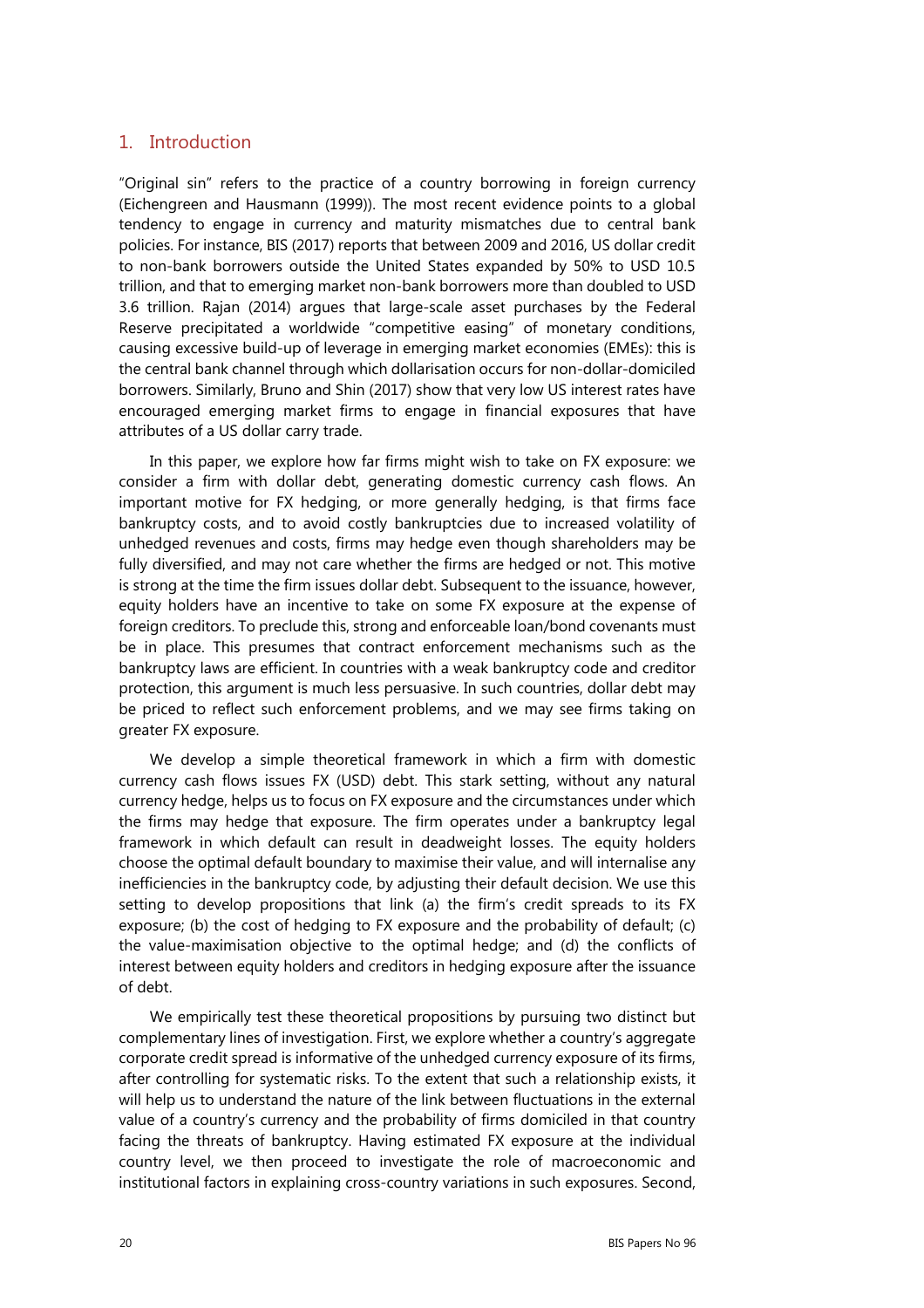we supplement our cross-country analysis through a quasi-natural experiment by focusing on India's recent introduction of a new bankruptcy code in May 2016. Using granular loan-level information from the Reserve Bank of India (RBI) and combining this with the firm-level data, we attempt to identify the unique effect of this new law on the hedging behaviour of firms.

Consistent with the predictions of our model, we present evidence supporting a strong association between the credit spreads of firms and FX rates, after controlling for the sovereign spreads. This evidence is based on country-level data, wherein the corporate spreads are calculated at a portfolio level. Nearly three fifths of economies in our sample have a negative exposure to a dollar appreciation, and these dollar short positions tend to be concentrated in countries with sizeable current account deficits.

Our cross-country evidence supports the main intuition behind the theoretical model that there exists a negative relationship between the corporate sector's exposure to the exchange rate and the legal rights enjoyed by the creditors in the country where the firms are domiciled. We find that countries that score high on World Bank's strength of creditors' legal rights tend to benefit from lower degrees of currency mismatches on their corporate balance sheets. Among other factors, we also find strong evidence in favour of the incomplete market hypothesis that FX exposures are negatively associated with the degree of depth of the hedging markets (lower depth implying higher costs of hedging), implying that deeper FX markets may encourage firms to hedge a larger fraction of their FX exposures.

Our quasi-natural experiment based on India confirms most of the findings obtained in the context of the cross-country analysis. Employing a probit model and dividing firms according to their ratio of foreign currency debt in total debt, we find a robust positive association between the new bankruptcy code and the probability of currency hedging by firms with a high share of foreign currency debt. Relative to the pre-new bankruptcy regime, the probability of these firms issuing loans on a currency-hedged basis rises by about 13%. Having said that, our results also point to significant differences in the behaviour of state-owned firms that are relatively insulated by the implicit government support and widely held public listed companies that are likely to face the full brunt of the new bankruptcy code.

Stepping outside our theory, we find that among the fundamental factors playing a role in hedging decisions is the availability of a natural hedge through export revenues. We find that firms that have a larger fraction of their sales in foreign currencies are more likely to issue unhedged loans. We also find that firms' growth opportunities have a significant effect on their hedging decisions, suggesting that firms that are higher in market value do tend to capitalise on that strength by hedging more of their currency and interest rate exposures, as suggested by the underinvestment theory of hedging.

The rest of the paper is organised as follows. Section 2 briefly surveys the relevant literature. In Section 3, we develop our main theoretical intuitions, which provides us with some testable implications. Section 4 contains our empirical analysis. Section 5 concludes.

#### 2. Literature

A number of reasons have been advanced to explain why firms borrow in foreign currency, leading to currency mismatches. The depth of capital markets, credibility of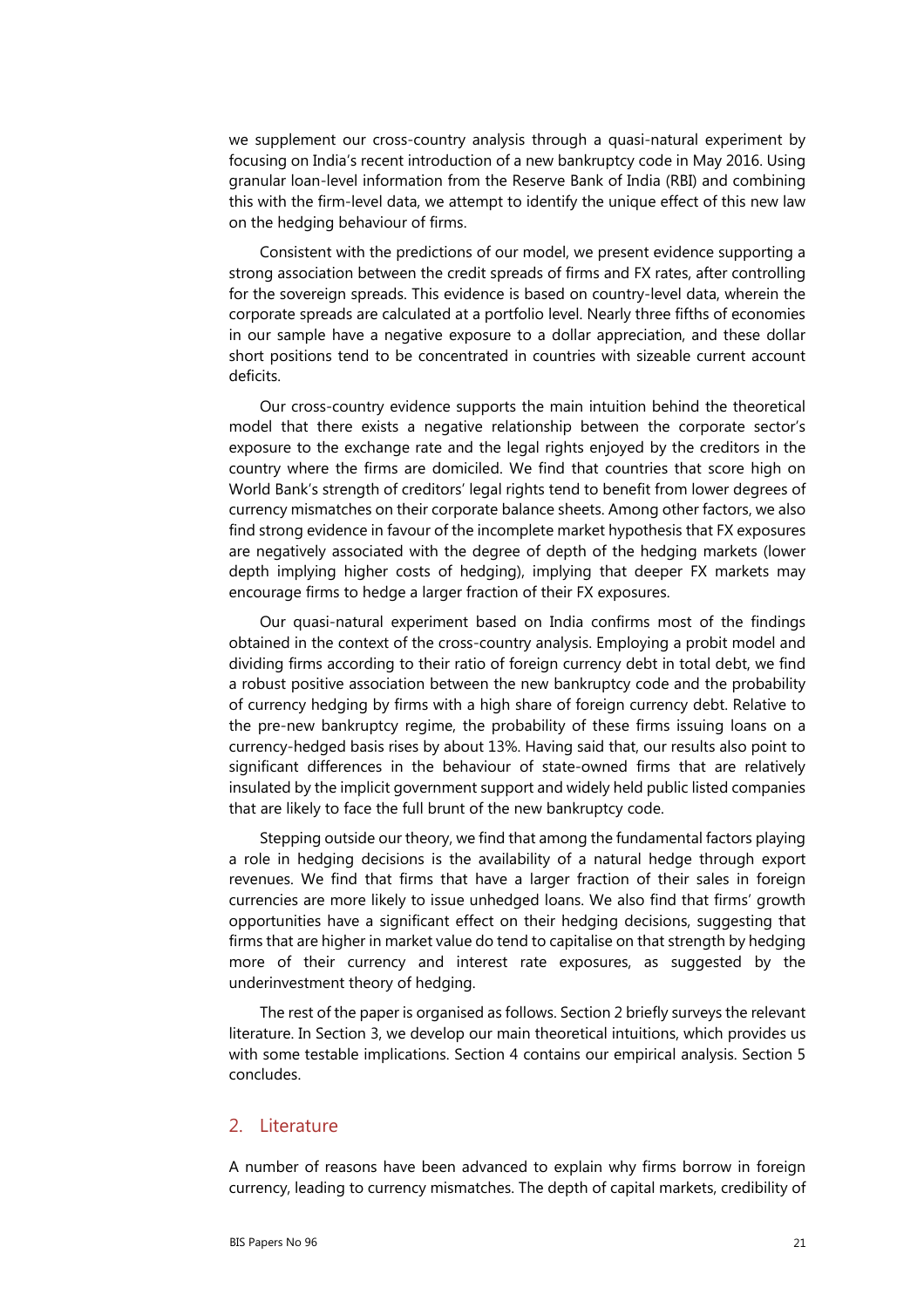monetary and fiscal policies and supporting institutions are obvious drivers (Claessens et al (2007), Tirole (2003) and Jeanne (2002)). The rights of creditors and the efficient enforcement of contractual obligations also determine whether or not there will be a thriving domestic bond market. Aghion et al (2001) and Chamon (2001) emphasise this driver.

A second strand of literature focuses on the consequences of dollarised liabilities for firm balance sheets and borrowing costs in a dynamic equilibrium setting. This literature extends the original closed economy financial accelerator models of Bernanke and Gertler (1989) and Bernanke et al (1999) to an open economy setting where a firm is exposed to an unanticipated large devaluation of the exchange rate. Notable examples are Aghion et al (2000), Gertler et al (2007), and Cespedes et al (2004). A key aspect is that the lenders are exposed to an agency problem (the high costs of verifying bankruptcy of the borrowers), which they internalise by charging the firm an "external finance premium". In this setting, a surprise devaluation leads to a sharp deterioration in the firm's net worth, amplifying the negative effects of the shock on credit spreads and the costs of borrowing.

A third strand of research highlights the importance of the rule of law and legal institutional histories of countries for the development of credit markets. This includes the classic papers of La Porta et al (1997) and Djankov et al (2007), which establish a strong cross-country association between property rights and the degree of development of credit markets, as well as Goyal and Packer (2016) and Bae and Goyal (2009), who demonstrate the crucial role of contract enforcement in loan decisions. A related branch of the literature investigates the use of FX-denominated debt and hedging motives. Examples include Lei (2012) who examines the impact of the strength of external governance on firms' use of currency derivatives, and Kedia and Mozumdar (2003), who focus on firms' use of foreign currency-denominated debt to hedge FX exposure.

Our work focuses on the link between the provisions of the bankruptcy law, deadweight losses, and contract enforcement on the one hand, and the incentives to hedge on the other. Our paper complements others by examining yet another aspect of the bankruptcy law, that is, its implications for firms' decisions to take on unhedged currency exposures. We discuss a transmission mechanism where the deadweight costs of bankruptcy, the costs of hedging and the conflicts of interests between equity holders and creditors all influence the firm's optimal hedging strategy.

# 3. Theoretical intuitions

The theoretical model behind the analysis is developed in Mohanty and Sundaresan (2018). The model assumes that a typical emerging market firm has dollarised debt outstanding and must decide what fraction of its FX exposure should be hedged. The firm may need to import capital equipment to generate domestic currency revenues, for example, as would be the case in industries such as infrastructure. The firm may face some costs associated with hedging. This is related to the opportunities that the borrower has to hedge its exposure. If hedging markets are incomplete, the costs can be high. The firm also realises that hedging can reduce the upside potential to equity holders, while making its creditors better off. This will limit their incentives to hedge. On the other hand, by hedging, the firm can lower its probability of default, and this can improve the ability of the firm to realise upside potential, conditional on its survival.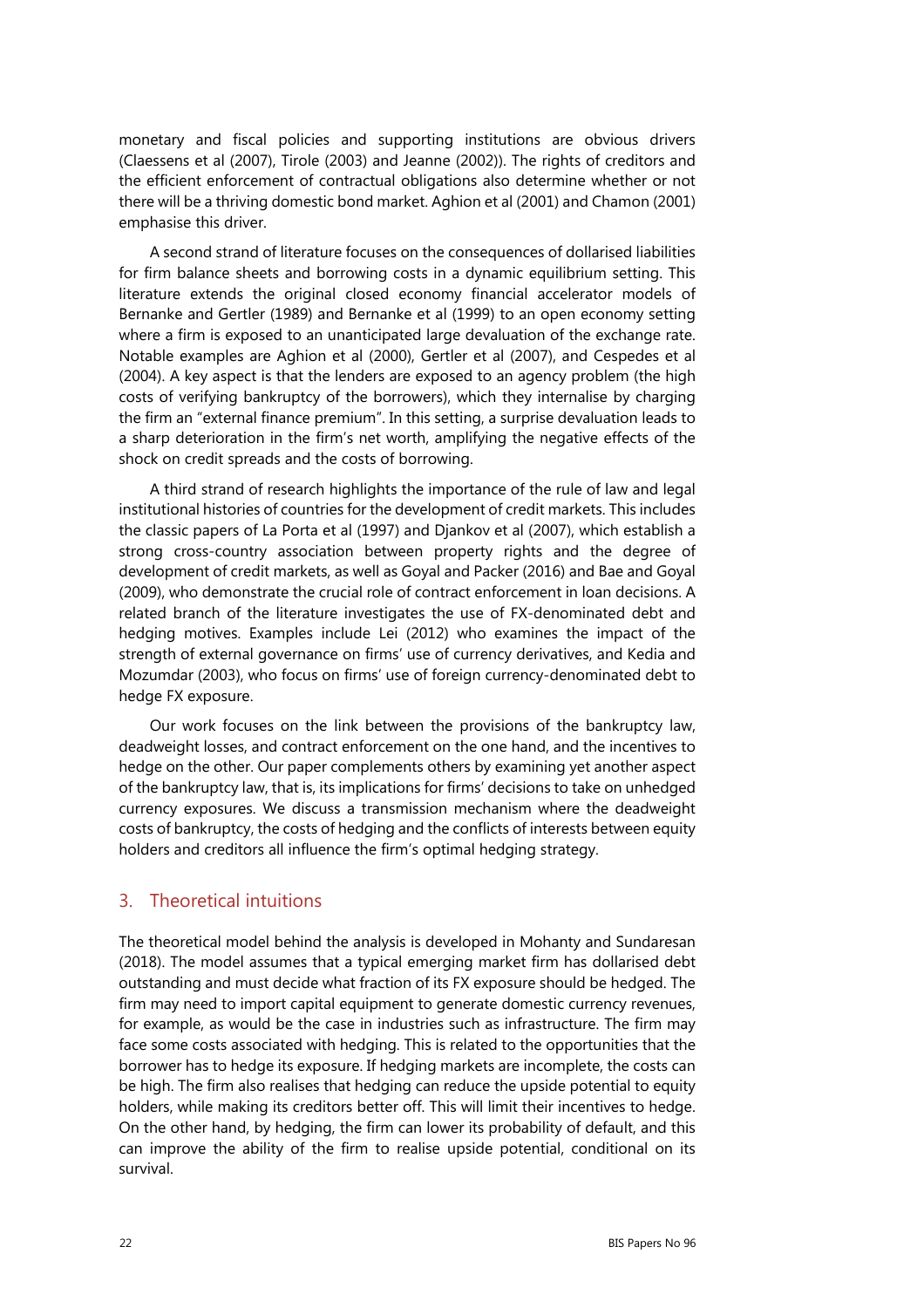Consider a firm whose unhedged asset value in domestic currency units evolves as follows:

$$
dA = r_d A dt + \sigma_1 A d\omega_1 \tag{1}
$$

In equation (1),  $\{\omega_i\}$ , is the driving process that causes  $A_i$  to evolve over time as a Geometric Brownian Motion. We assume that  $r_d$  is the domestic currency riskfree rate.

We will formalise this idea as follows. Let *C* be the coupon rate of the debt issued by the firm. These liabilities are in US dollars, which we assume is the foreign currency throughout the paper. The interest payments are tax deductible so that the effective cost of servicing debt for the firm is  $C(1-\tau)$  where  $\tau$  is the tax rate.

The risk-neutral process for the foreign currency spot exchange rate [in units of domestic currency per unit of USD] is specified below:

$$
dS = (r_d - r_f) Sdt + S\sigma_2 d\omega_2
$$
 (2)

The firm is therefore exposed to both shocks in the domestic currency asset values, which arise from domestic currency revenue fluctuations, as well as the possibility of a significant depreciation in domestic currency, which can hurt its ability to service its dollar liabilities. This is the tension that we capture in our model.

In its hedging decisions, the firm really cares about the FX-denominated value of its domestic assets as its liabilities are in foreign currency. So, we define  $\alpha \equiv \frac{A}{S}$  as the asset value in FX. Its dynamics is the relevant variable in the firm's optimal hedging and default decision.

The firm takes into account both the potential for domestic currency depreciation as well as a depreciation in its own domestic revenues in designing its valuemaximising hedge. The interest payments on debt generate a tax shield and the continuation value of the firm is the present value of the tax shield generated by the firm in good states, net of hedging costs that must be paid for in good states to avoid losses in bad states. The costs are the deadweight losses imposed by the bankruptcy code.

Let  $a^* > a$  be a fixed boundary where default occurs. The characterisation of default is central to our theory. This is where the effectiveness of the bankruptcy code comes in. If the bankruptcy causes the equity holders to be completely wiped out, they get nothing upon bankruptcy: this is consistent with the absolute priority rule. This may incentivise equity holders to default sooner, ex ante. To capture the variations in the code, we define the payoffs to the equity holders and creditors at the default boundary, *a* \* .

When the value of the hedged firm's assets reach the default boundary, the following payoffs are earmarked for the claim holders.

$$
E(a^*) = \psi_1 a^* \tag{3}
$$

and

$$
D(a^*) = \psi_2 a^* \tag{4}
$$

Note that  $\psi_i(i=1,2) \in [0,1]$  is a crucial parameter: it is the fraction of the residual value that accrues to equity holders when the firm defaults. This is a leakage from the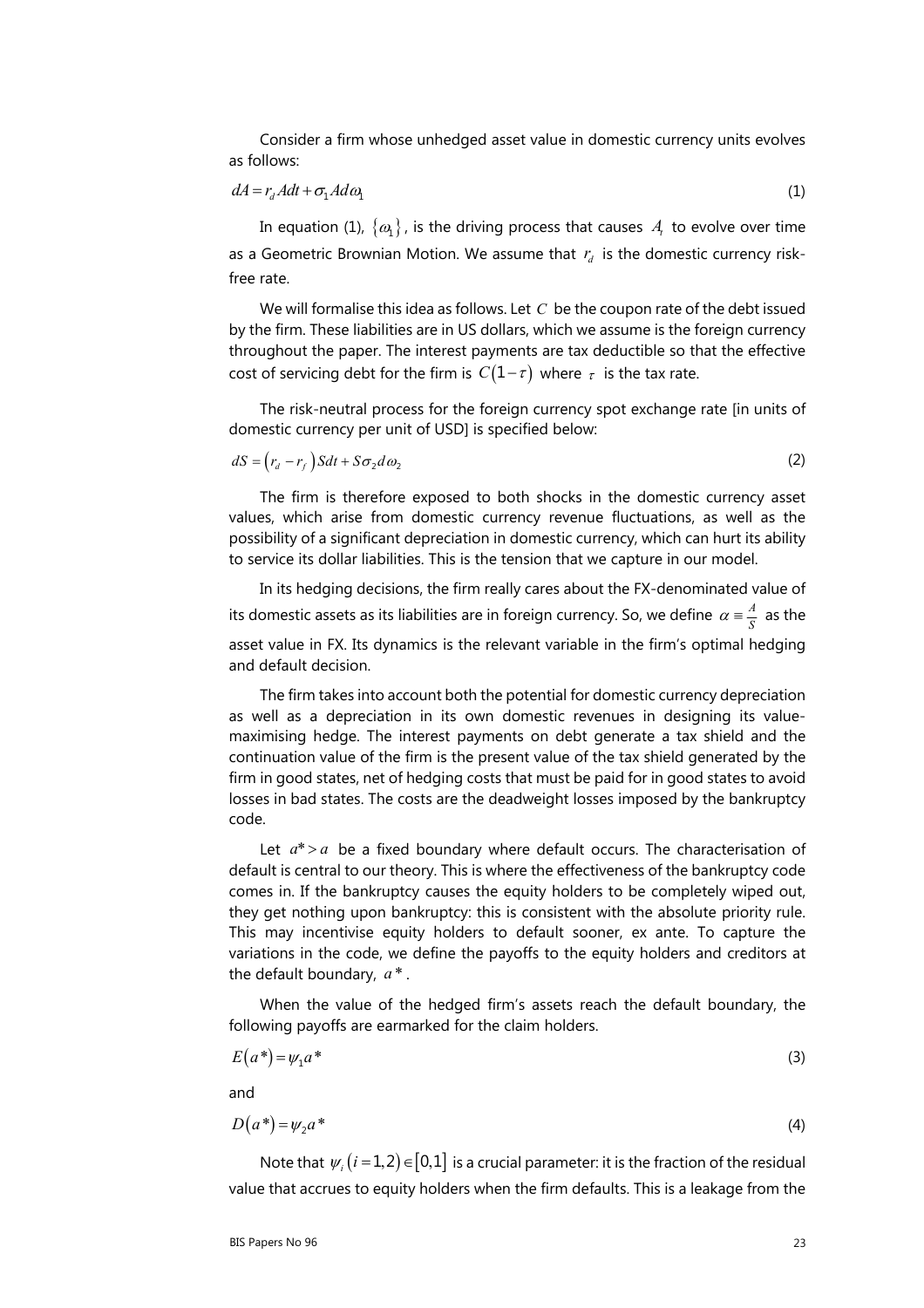creditors to the equity holders. In addition, we assume that  $\psi_1 + \psi_2 > 1$  so that there are deadweight losses associated with bankruptcy. We assume that the equity holders can hedge a fraction  $\theta \in [0,1]$  of their FX-adjusted domestic asset value a. It costs the firm *c* per unit time per unit fraction of the FX-adjusted asset value that the firm hedges. The hedged asset value will have the risk-neutral dynamics, shown below.

#### $da = ar_t dt + a(1-\theta)[\sigma_1 d\omega_1 - \sigma_2 d\omega_2]$

We can think of hedging costs as capturing the extent of incompleteness in hedging opportunities, as well as the basis risk in hedging. In this setting, the equity is a down-and-out call option, and reducing the volatility will generally lower the equity value. But, if there is default risk, and the equity holders are wiped out upon default, they may have an incentive to hedge, ex ante. Since hedging reduces the overall volatility, the debt claims issued by the firm will become more valuable. Hence the total value of the firm, which is the sum of the values of equity and debt claims, may well increase when the firm pursues a value-maximising strategy. For a rational equity holder, hedging at the time of issuance of debt will reduce the cost of issuing debt, and hence will increase the overall equity value, by increasing the continuation value of the firm, and reducing the odds of an expensive bankruptcy.

Using this framework, we develop several testable propositions:

- 1. After the firm issues debt, a subsequent depreciation of domestic currency increases the credit spreads. Corporate credit spreads thus have a strong FX exposure;
- 2. An increase in the cost of hedging (implicit, such as agency costs, or explicit, such as thin FX hedging markets) increases the optimal default boundary;
- 3. Value-maximising firms find it optimal to hedge their FX exposure when they issue FX debt. This increases the overall value of the firm;
- 4. Firms hedge more if (a) the value of tax shields is high and (b) if the deadweight losses arising from bankruptcy are high. If the bankruptcy code is efficient in avoiding deadweight losses, firms hedge less. Firms hedge more if the FX volatility is high, and if the correlation between domestic currency revenues and spot currency exchange rates is negative.

The last proposition connects the bankruptcy code with incentives to hedge. If the continuation value is high enough, the firm would like to hedge. If the bankruptcy code is effective in the sense that the deadweight losses are low, the firms need to hedge less.

## 4. Cross-country evidence

In this section, we test our optimal hedging hypotheses by first estimating countrylevel FX exposures from corporate spreads and then exploring the extent to which bankruptcy regimes can explain the cross-country variations in such exposures. Drawing on the capital-asset-pricing models (eg Jorion (1990), and Dominguez and Tesar (2001)), we hypothesise that a part of the risk premium on corporate bonds represents the risk exposure of firms due to the fluctuations in the exchange rate. Our empirical model therefore takes the following form:

$$
CS_t^i = \alpha_0 + \alpha_1 s s_t^i + \alpha_2 \Delta e_t^i + \varepsilon_t^i
$$
\n<sup>(5)</sup>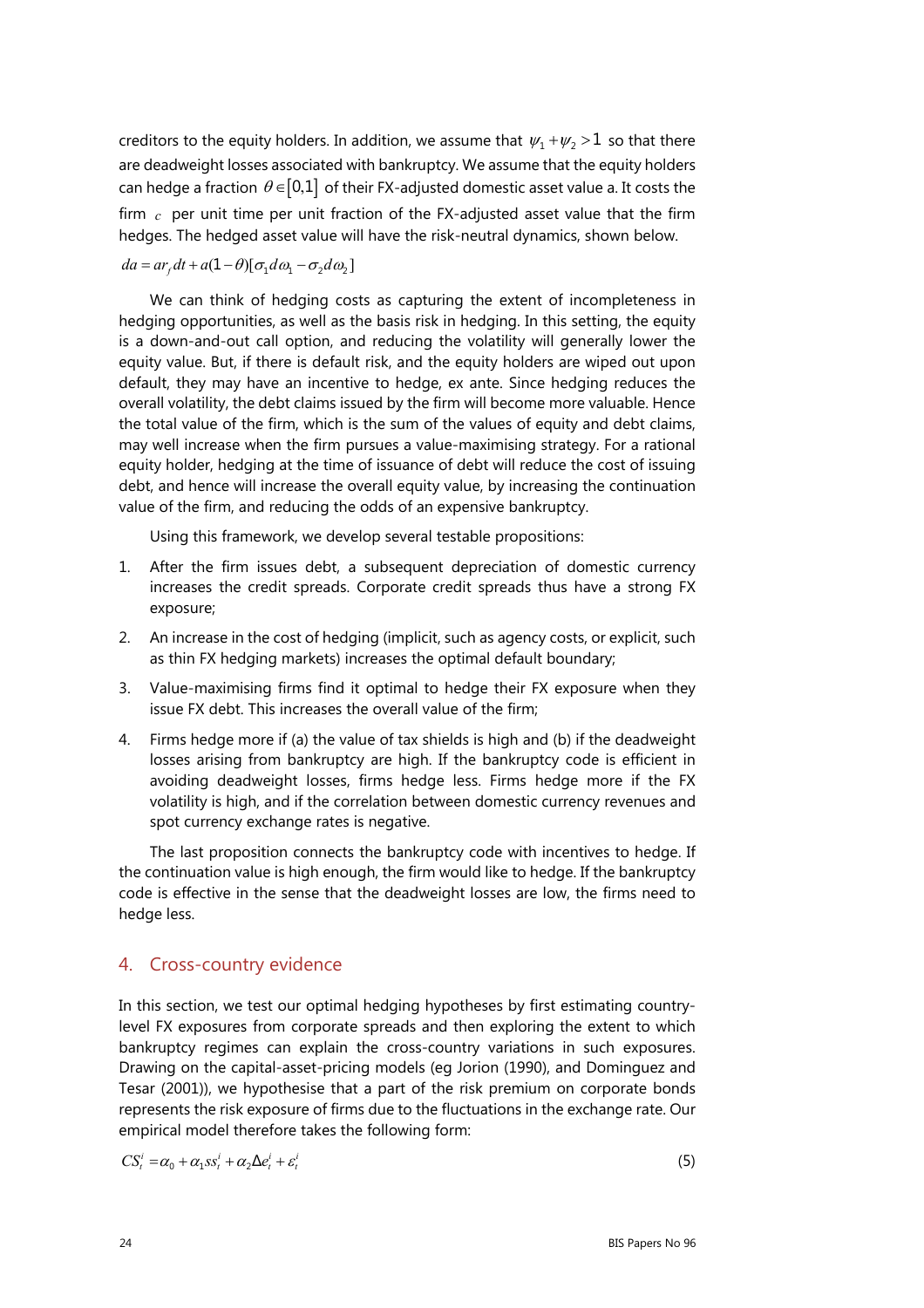Where *cs* is corporate credit spread, *ss* is a market benchmark, which in our case is represented by the sovereign spread, *e* is the log exchange rate (a depreciation of the home currency vis-a-vis foreign currency representing a negative change in *e* ) and *i* is the country subscript.

Corporate debt theory, such as Merton (1974), would suggest that the credit spreads are influenced by firm-specific factors such as (a) leverage; (b) volatility of assets; and (c) debt term to maturity. Since we work with country-level data, in our specification, we are unable to directly control for these important variables.

The coefficients  $\alpha_1$  and  $\alpha_2$  measure the market risk and the residual default risk associated with the exchange rate, respectively. In this setting, the exposure to market risk could arise from two sources: (a) macroeconomic factors that are likely to be correlated with the exchange rate and (b) exogenous changes in the exchange rate that are priced into sovereign spreads. A zero value of  $\alpha_2$  means that the corporate sector has the same exchange rate exposure as the sovereign. Conversely, a rejection of  $\alpha_2 = 0$  implies that the corporate sector is exposed to additional exchange rate risk over and above that of the sovereign – a negative sign indicates that the firm has a short FX position so that a depreciation of the exchange rate is associated with an increase in its credit spread.

In the next stage, we explore the extent to which firms' FX exposures are determined by the legal settings of countries in which they are domiciled. Our crosscountry regression therefore takes the following form.

$$
\hat{a}_{2i} = \eta_0 + \eta_1 c r_i + \eta_2 z_i + \gamma_i \tag{6}
$$

Where  $\eta_1$  measures the response of the estimated exposure to the creditors' rights ( *cr* ) while ( *z* ) is a set of controls. Our controls include several country-level structural and macroeconomic factors that are likely to be correlated with firms' incentive and ability to hedge, ie the degree of external imbalances (measured by a country's current account deficit as percent of GDP), corporate currency mismatches (FX debt of the non-financial corporate sector as a share of GDP), the depth of hedging markets (bid-ask spreads in FX markets), and the degree of openness (share of exports and imports in GDP), and the growth rate of GDP.

Given that our measure of currency exposure is based on the aggregate corporate spreads rather than firm-level spreads, an important concern is potential bias to the estimate arising from possible reverse causation from spreads to the exchange rate. To the extent that an industry-level shock affects credit quality and exchange rates, our model will not correctly identify exposures. To correct for this endogeneity bias, we employ a 2SLS estimator. Our benchmark model is estimated using 365-day rolling exchange rate returns and spreads based on daily data. We instrument the exchange rate by gold prices and lagged exchange rates.

We estimate exchange rate exposures for 31 EMEs and two advanced Asia-Pacific economies ie Australia and Japan. The corporate bond spread series refer to the JP Morgan corporate emerging market broad bond index (CEMBI), which is a US dollarbased bond index for EM firms. For Japan and Australia, the corresponding series are the iTraxx Japan and iTraxx Australia five-year theoretical indices. Given the focus on dollar debt, we first estimate the model with the bilateral dollar exchange rate and then compare the results with a trade-weighted exchange rate and a debt-weighted exchange rate.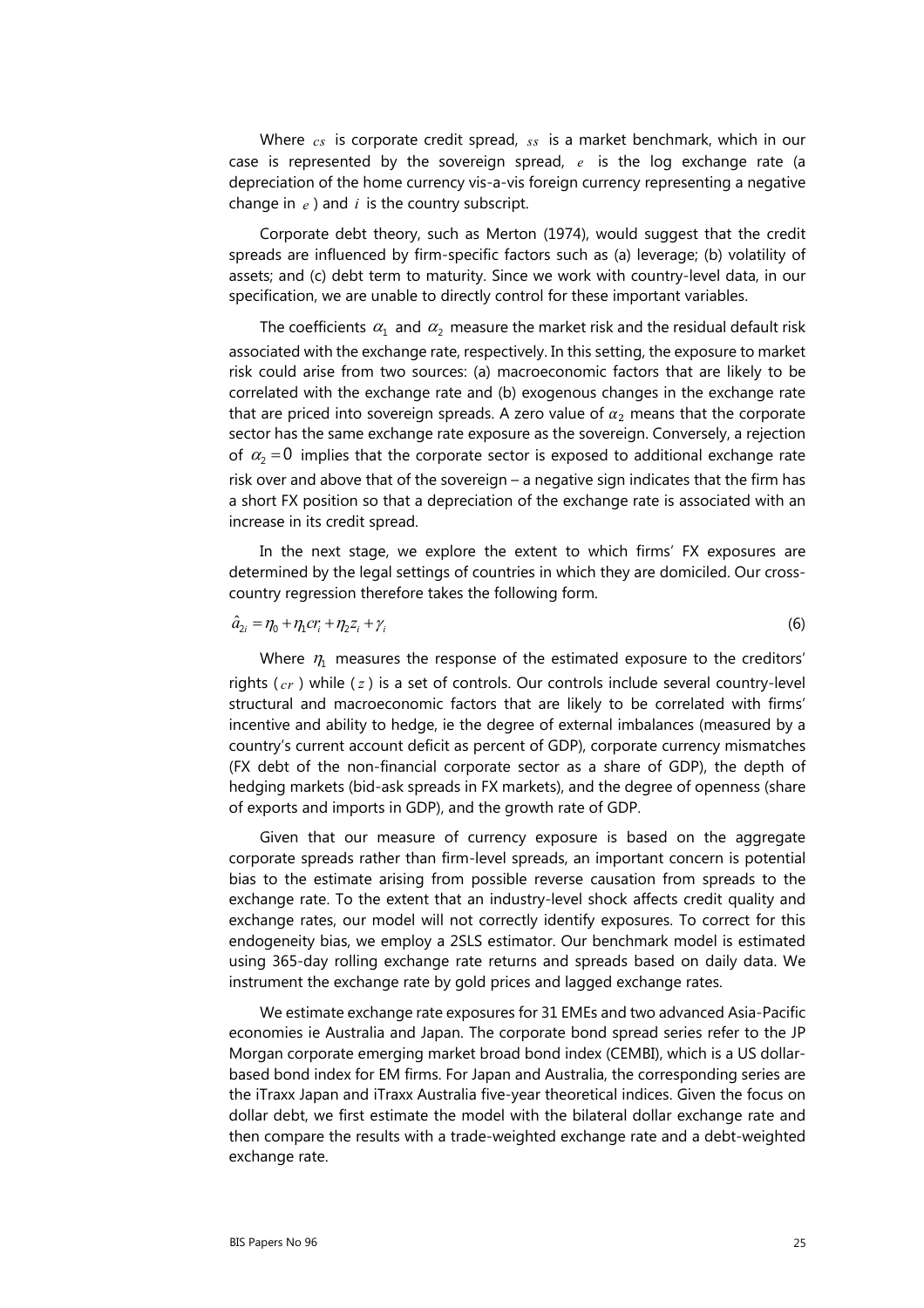#### 4.1 First-stage results

Several findings stand out from the estimates of FX exposures presented in Tables 1– 3. First, as shown in Table 1, the coefficient on the exchange rate is statistically significant in many countries, irrespective of the exchange rate indicators used. In roughly three fifths of the countries in our sample (19 out of 33), the exposure coefficient is negative (first column). This means that, in these countries, a depreciation of the exchange rate against the dollar is associated with a higher probability of corporate default and therefore higher credit spreads. Conversely, in the remaining two fifths of the countries, the coefficient is positive, suggesting that currency depreciation is associated with improved corporate credit quality and lower spreads.

Second, the results appear consistent with our initial hypothesis that the dollar plays a more prominent role than other international currencies in determining the FX exposure of non-financial firms. The middle panel of Table 1 reports the estimates of exposure coefficients using the nominal effective exchange rates (NEER).<sup>[2](#page-7-1)</sup> Of the 26 countries for which the NEER series is available, fewer than half (12 countries) have negative exposures to the dollar, which is considerably lower than the estimate using the bilateral dollar exchange rate. At the same time, replacing the bilateral dollar exchange rate with the NEER weakened the explanatory power of the regression. This is particularly true for China where the  $R^2$  fell from 0.77 to 0.61. In contrast, in the case of Japan, Israel and the Czech Republic, the NEER seems to outperform the bilateral dollar exchange rate in explaining corporate FX exposures.

We also tested the sensitivity of the exposure coefficients using a debt-weighted exchange rate  $(DWER)^3$  As pointed out by Kearns and Patel (2016), the purpose of constructing the DWER is to explore the possibility that there may exist a "financial channel" of the exchange rate, which can act as a potential offset to the trade channel in the sense that a depreciation of the exchange rate reduces GDP growth through tighter financial conditions. Assuming that investors price such risks into bond prices, we can expect to see a tighter link between the DWER and spreads. The main finding is that the introduction of the DWER does not substantially alter the direction of exposure estimated using the bilateral dollar exchange rate. In some cases, however, the introduction of DWER weakened the model's statistical significance.

<span id="page-7-1"></span><sup>2</sup> To the extent that firms hedge their net short dollar positions by running long positions on other international currencies, the bilateral dollar exchange rate can overstate exposures. Moreover, a trade-weighted exchange rate is more appropriate indicator if firms hedge their FX exposure by issuing debt in the currencies in which their exports are invoiced (Kedia and Mozumdar (2003)). On the other hand, as pointed out by Dominguez and Tesar (2001), a trade-weighted exchange rate may lack power if the weights assigned to the currencies in the basket do not correspond to the nature of firms' exposures.

<span id="page-7-0"></span><sup>3</sup> The methodology for computing the DWER is discussed in BIS (2016) and Kearns and Patel (2016). It is constructed as the geometric average of the bilateral exchange rate of a country against each of the five major global currencies (US dollar, euro, Japanese yen, pound sterling and Swiss franc), weighted by the shares of these global funding currencies in that country's foreign currency debt.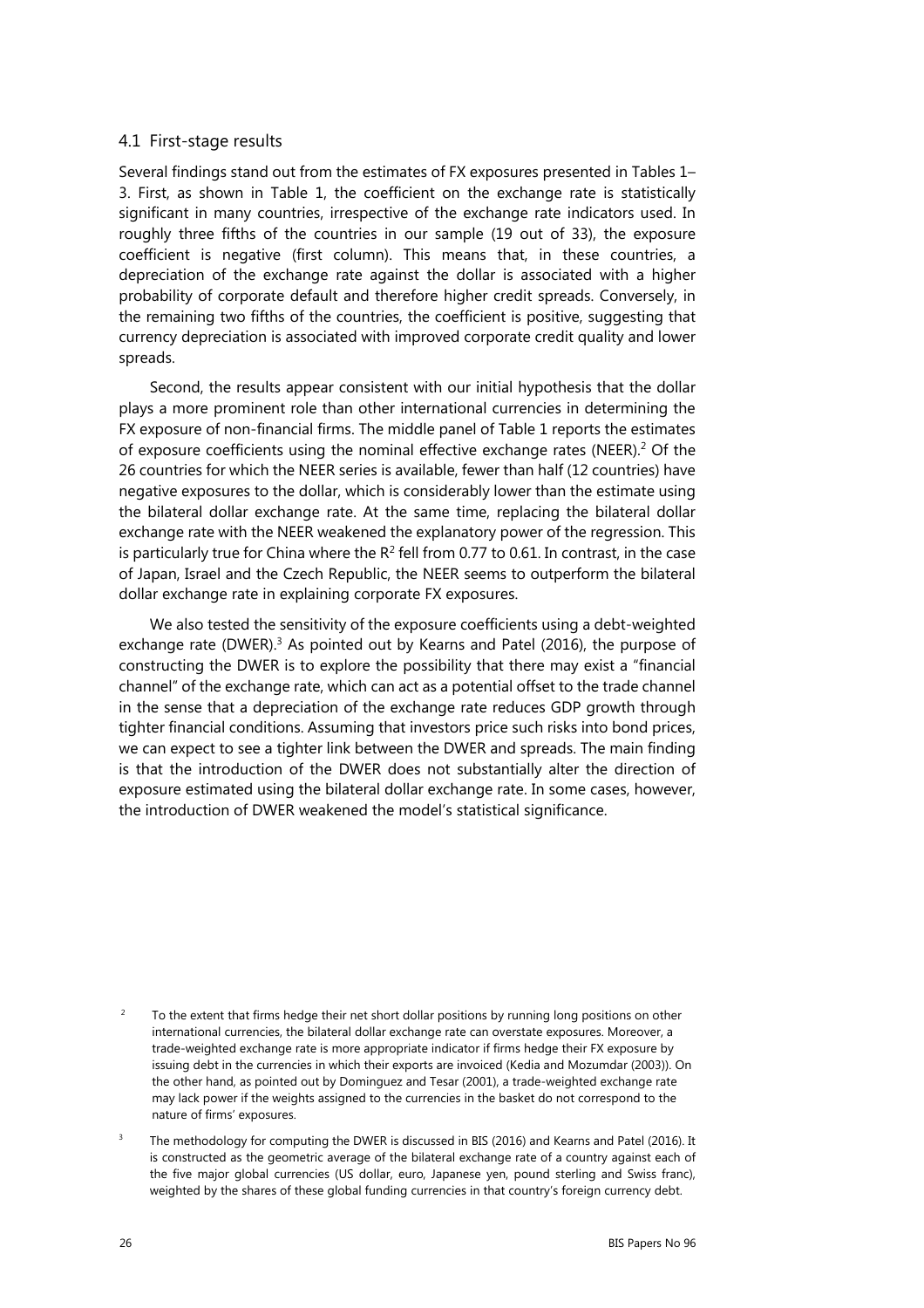#### Estimated FX exposures Table 1

|                    | <b>USD</b>         |       |                  | <b>NEER</b>    | <b>DWER</b>      |                |  |
|--------------------|--------------------|-------|------------------|----------------|------------------|----------------|--|
|                    | $\beta_{2}$ coeff. | $R^2$ | $\beta_2$ coeff. | $\mathbb{R}^2$ | $\beta_2$ coeff. | $\mathbb{R}^2$ |  |
| Australia          | $-0.64***$         | 0.78  | $-1.22***$       | 0.79           | $-0.37$          | 0.77           |  |
| China              | 40.13***           | 0.77  | 13.32**          | 0.61           | 37.41***         | 0.72           |  |
| Hong Kong SAR      | 33.71***           | 0.85  | $2.79***$        | 0.85           | 5.43             | 0.86           |  |
| Indonesia          | 43.49***           | 0.63  | 45.20***         | 0.61           | 20.65            | 0.60           |  |
| India              | $-4.14***$         | 0.48  | $-3.37***$       | 0.47           | $-5.75$          | 0.47           |  |
| Japan              | $2.74***$          | 0.34  | 4.32***          | 0.45           | 4.09***          | 0.36           |  |
| Korea              | $-2.01***$         | 0.86  | $-3.33***$       | 0.88           | $-1.77$          | 0.90           |  |
| Malaysia           | $2.36***$          | 0.72  | 2.86***          | 0.71           | $2.78**$         | 0.75           |  |
| Philippines        | $-10.27***$        | 0.59  | $-8.93***$       | 0.51           | $-12.25***$      | 0.59           |  |
| Singapore          | $-5.53***$         | 0.44  | $1.39*$          | 0.36           | $-4.57$          | 0.35           |  |
| Thailand           | 4.48***            | 0.43  | $-1.20***$       | 0.40           | 2.83             | 0.40           |  |
| Argentina          | $-10.83***$        | 0.63  | $-8.97***$       | 0.59           | $-7.07***$       | 0.80           |  |
| <b>Brazil</b>      | $-4.79***$         | 0.91  | $-5.06***$       | 0.89           | $-4.37***$       | 0.88           |  |
| Chile              | $-2.43***$         | 0.75  | $-2.72***$       | 0.74           | $-2.98***$       | 0.77           |  |
| Colombia           | $-5.09***$         | 0.47  | $-5.77***$       | 0.44           | $-5.51***$       | 0.42           |  |
| Mexico             | $1.01***$          | 0.72  | $-1.60***$       | 0.72           | $-4.01$          | 0.74           |  |
| Peru               | $-2.06***$         | 0.77  | $3.24***$        | 0.77           | $-2.94**$        | 0.82           |  |
| Czech Republic     | $1.38***$          | 0.16  | $6.87***$        | 0.45           | 10.97***         | 0.56           |  |
| Hungary            | $-1.11***$         | 0.91  | $-0.60**$        | 0.91           | $-4.00$          | 0.94           |  |
| Poland             | $-1.50***$         | 0.78  | 8.56***          | 0.79           | 0.86             | 0.84           |  |
| Russia             | $-0.16$            | 0.86  | $1.35***$        | 0.87           | 1.68             | 0.88           |  |
| Turkey             | $0.73***$          | 0.61  | $1.54***$        | 0.62           | 3.56             | 0.72           |  |
| South Africa       | $2.90***$          | 0.09  | $3.73***$        | 0.12           | $4.00*$          | 0.05           |  |
| Croatia            | 1.58***            | 0.09  | $6.58***$        | 0.11           |                  |                |  |
| Israel             | 0.17               | 0.59  | 2.79***          | 0.62           | 1.02             | 0.65           |  |
| Saudi Arabia       | $-39.13**$         | 0.35  | $-4.16***$       | 0.38           | $-0.73$          | 0.35           |  |
| Dominican Republic | $-26.78***$        | 0.05  |                  |                |                  |                |  |
| Egypt              | 17.97***           | 0.13  |                  |                |                  |                |  |
| Ghana              | 41.62***           | 0.65  |                  |                |                  |                |  |
| Guatemala          | $-17.61***$        | 0.68  |                  |                |                  |                |  |
| Jamaica            | $-7.14***$         | 0.21  |                  |                |                  |                |  |
| Kazakhstan         | $-3.11***$         | 0.75  |                  |                |                  |                |  |
| Ukraine            | $-35.98***$        | 0.57  |                  |                |                  |                |  |

Note: \*/\*\*/\*\*\* indicate the significance at 10%, 5% and 1% level. The table provides estimates of foreign exchange exposures based on the bilateral exchange rate against the US dollar (USD), the nominal effective exchange rate (NEER), and the debt-weighted exchange rate (DWER), using 365-day rolling exchange rate returns. The underlying specification is the 2SLS equation:  $CS_t^i = \alpha_0 + \alpha_1 s_s^i + \alpha_2 * \Delta e_t^i + \varepsilon_t^i$ . Business daily data are used for the USD and NEER and quarterly data for the DWER estimation.

> Third, the results also illustrate a clear regional pattern in the distribution of FX exposures. To shed further light on this issue, we summarise the direction of exposure of countries in Table 2. The countries are grouped according to whether they have a negative or positive exposure to dollar. Interestingly, most negative coefficients and therefore short dollar positions in EMEs tend to be associated with the non-Asian region. This group includes most countries from Latin America, Africa and the Middle East that tend to run sizeable current account deficits. On the other hand, most positive exposure coefficients and hence long positions on the dollar seem to be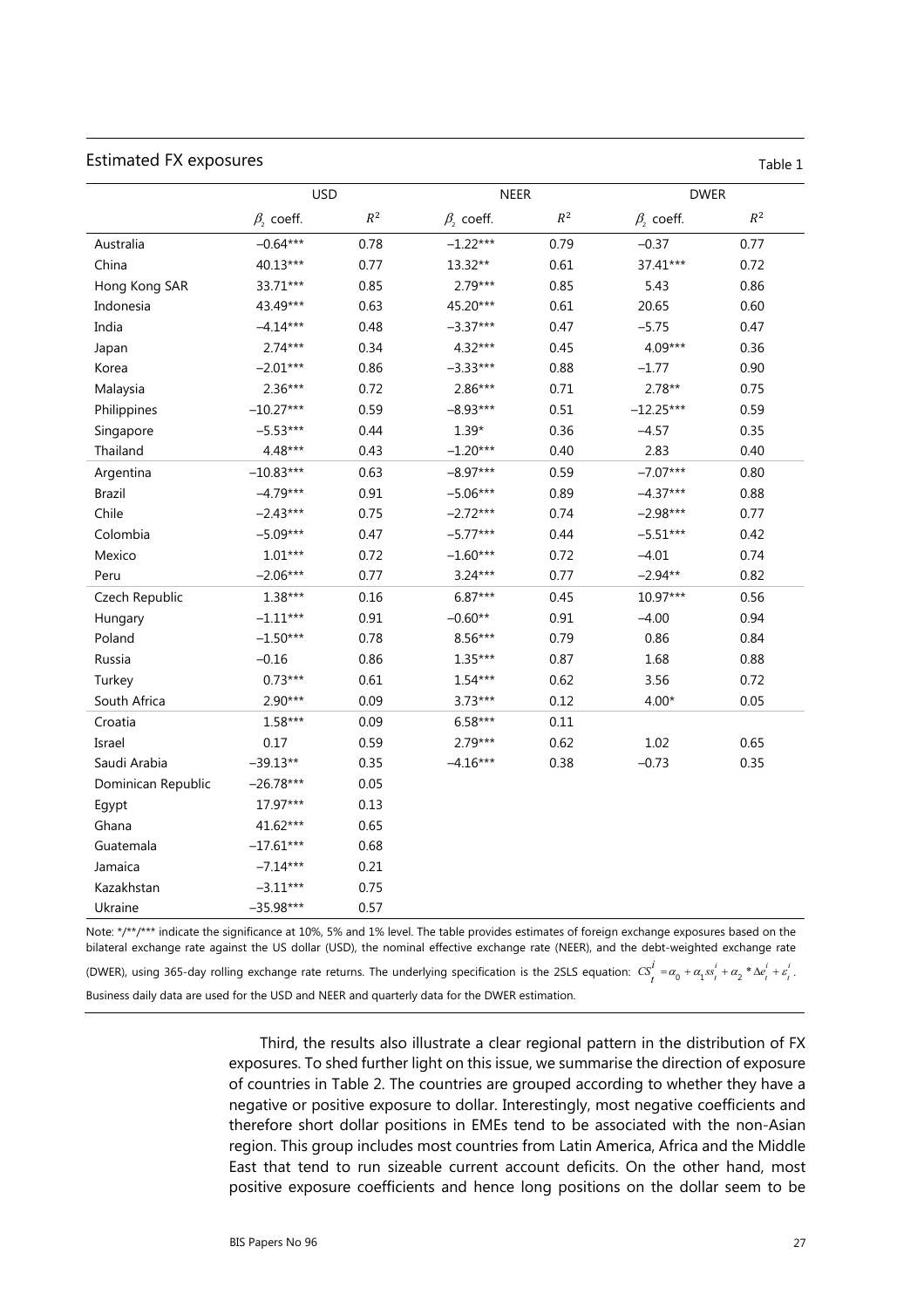concentrated in Asia (China, Hong Kong SAR, Japan, Indonesia, and Thailand) that have traditionally run current account surpluses. In terms of the magnitude of impact, a 1% depreciation of the RMB against the dollar is associated with a reduction in China's corporate dollar bond index by 40 basis points. The corresponding numbers are 33 basis points for Hong Kong, 43 basis points for Indonesia, and 2–6 basis points for Japan, Malaysia and Thailand.[4](#page-9-1)

#### Direction of corporate FX exposure Table 2

| Bilateral dollar exchange rate                                                                                                                                                                              |                                                                                                                                                |  |  |  |  |  |
|-------------------------------------------------------------------------------------------------------------------------------------------------------------------------------------------------------------|------------------------------------------------------------------------------------------------------------------------------------------------|--|--|--|--|--|
| Negative exposure to depreciation                                                                                                                                                                           | Positive exposure to depreciation                                                                                                              |  |  |  |  |  |
| (1)                                                                                                                                                                                                         | (2)                                                                                                                                            |  |  |  |  |  |
| Australia, India, Korea, the Philippines, Singapore,<br>Argentina, Brazil, Chile, Colombia, Peru, Hungary,<br>Poland, Russia, Saudi Arabia, Dominican Republic,<br>Guatemala, Jamaica, Kazakhstan, Ukraine. | China, Hong Kong SAR, Indonesia, Japan, Malaysia,<br>Mexico, Czech Republic, Thailand, Turkey, South Africa,<br>Croatia, Israel, Egypt, Ghana. |  |  |  |  |  |

Finally, in terms of hedging behaviour, the results suggest that firms are likely to be more sensitive to exchange rate changes at longer horizons than at shorter horizons, as suggested by several previous studies (eg Allayannis (1997) and Bodnar and Wong (2003)). To get at the time-sensitivity issue, we estimated exposure coefficients using exchange rate returns over weekly, monthly, quarterly and half-yearly horizons.<sup>[5](#page-9-0)</sup> The results are summarised in Table 3. Our results are consistent with previous studies that exposures are an increasing function of the horizon of exchange rate returns. This is evident from the fact that the number of significant coefficients at 5% or below increased considerably between seven-day and 90-day returns and somewhat modestly between 90-day and 180-day returns. However, lengthening the exchange rate horizon beyond 180 days does not seem to yield statistically better results. This finding remains unchanged if we judged the model sensitivity by the number of positive and negative significant coefficients rather than by the total number of significant coefficients.

However, expanding the horizon of exchange rate return does seem to change the magnitude of the exposure coefficients, and moreover this effect appears to be asymmetrical for the groups of countries with negative and positive exposures. As can be seen from the bottom rows of Table 3, a lengthening of the return horizon appears to reduce the average value of the exposure for the group of countries that have a positive exposure to the dollar. This reduction seems to be quite substantial, moving from the 180-day return horizon to the 365-day horizon. In contrast, in the group of countries that have negative exposures to the dollar, the average magnitude of exposure is roughly similar for horizon of returns above three months. Such an asymmetry does seem to suggest the possibility that firms with long and short dollar positions may respond differently to exchange rate shocks. While firms with long

<span id="page-9-1"></span><sup>4</sup> At the same time, there are cross-country variations in exposures that cannot be explained by macroeconomic variables alone. For instance, in Mexico, South Africa and Turkey, positive dollar exposure coefficients have been correlated with large current account deficits. On the other hand, in the Philippines and Korea, negative dollar exposures are associated with current account surpluses and a modest corporate FX debt-to-GDP ratio.

<span id="page-9-0"></span> $\overline{\phantom{a}}$  As pointed out by Dominguez and Tesar (2006), the time-sensitivity of currency exposures arises because firms may adapt their operational and financial strategies to offset some of the impact of the exchange rate.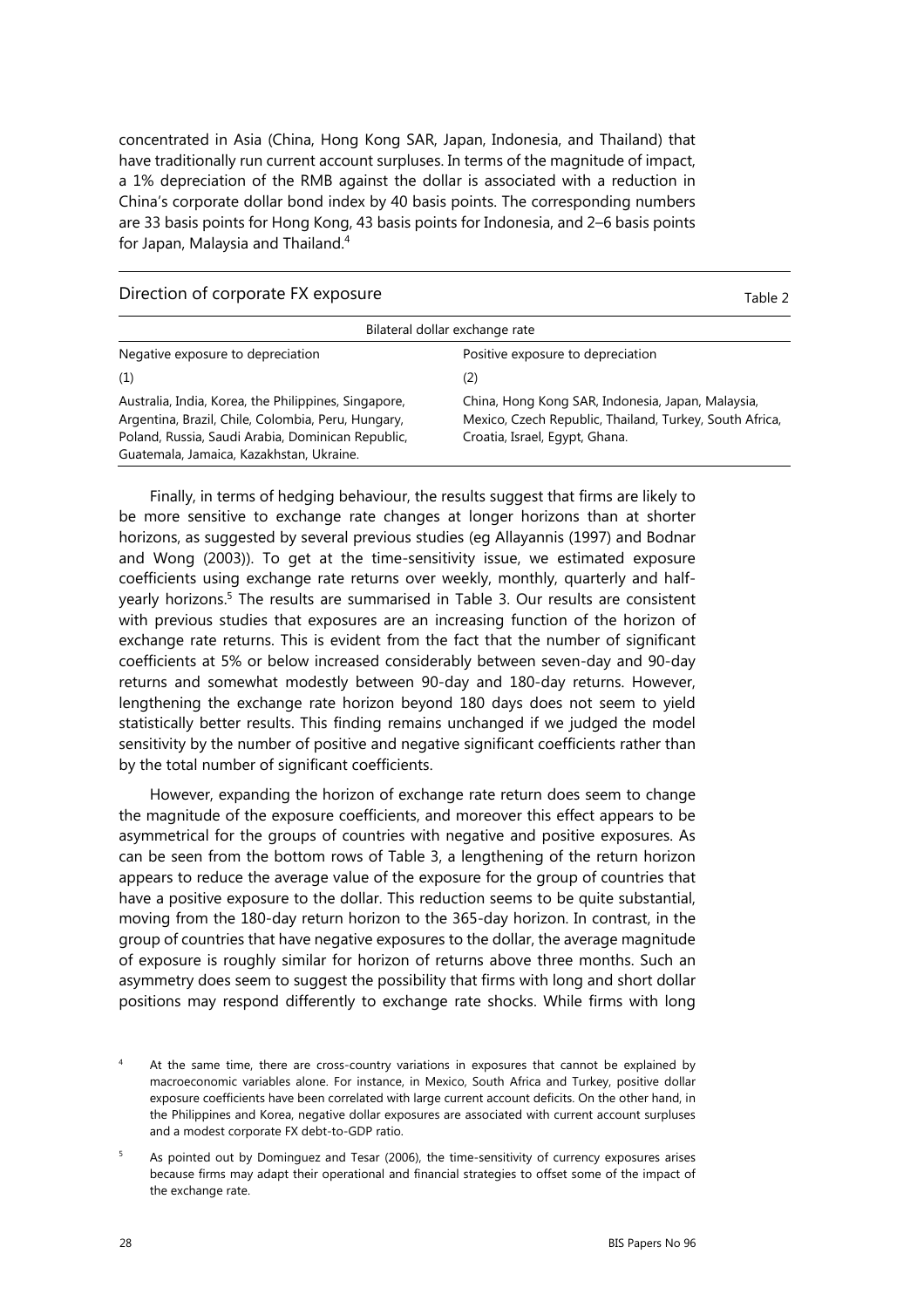dollar positions seem more averse to an appreciation of their home currency at longer horizons, those with short dollar positions do not seem to adjust their positions substantially in response to a sustained depreciation of the exchange rate.

| Estimate of FX exposure with different return horizons              | Table 3                                  |          |          |            |             |  |  |  |  |
|---------------------------------------------------------------------|------------------------------------------|----------|----------|------------|-------------|--|--|--|--|
| Number of countries with significant coefficient <sup>3</sup> (<5%) |                                          |          |          |            |             |  |  |  |  |
|                                                                     | Seven-day                                | 30-day   | 90-day   | $180$ -day | $365 - day$ |  |  |  |  |
| Number of coefficients:                                             |                                          |          |          |            |             |  |  |  |  |
| USD <sup>1</sup>                                                    | 21                                       | 27       | 29       | 32         | 31          |  |  |  |  |
| NEER <sup>2</sup>                                                   | 14                                       | 21       | 21       | 23         | 25          |  |  |  |  |
|                                                                     | Of which have positive coefficients:     |          |          |            |             |  |  |  |  |
| USD <sup>1</sup>                                                    | 13                                       | 15       | 14       | 12         | 13          |  |  |  |  |
| NEER <sup>2</sup>                                                   | 8                                        | 11       | 12       | 14         | 13          |  |  |  |  |
|                                                                     | Of which have negative coefficients:     |          |          |            |             |  |  |  |  |
| USD <sup>1</sup>                                                    | 8                                        | 12       | 15       | 20         | 18          |  |  |  |  |
| NEER <sup>2</sup>                                                   | 6                                        | 10       | 9        | 9          | 12          |  |  |  |  |
|                                                                     | Simple average of positive coefficients: |          |          |            |             |  |  |  |  |
| USD <sup>1</sup>                                                    | 45.44                                    | 26.9     | 22.74    | 21.3       | 14.93       |  |  |  |  |
| NEER <sup>2</sup>                                                   | 24.06                                    | 15.47    | 13.51    | 8.84       | 7.86        |  |  |  |  |
|                                                                     | Simple average of negative coefficients: |          |          |            |             |  |  |  |  |
| USD <sup>1</sup>                                                    | $-25.89$                                 | $-16.06$ | $-10.17$ | $-9.85$    | $-10.11$    |  |  |  |  |
| NEER <sup>2</sup>                                                   | $-7.24$                                  | $-4.61$  | $-4.64$  | $-4.88$    | $-3.91$     |  |  |  |  |

Notes: <sup>1</sup> 33 countries in total. <sup>2</sup> 26 countries in total. <sup>3</sup>The underlying specification is the 2SLS equation:  $cs_t^i = \alpha_0 + \alpha_1 * ss_t^i + \alpha_2 * \Delta e_t^i + \epsilon_t^i$ . Business daily data are used for  $e_t^i$ , which changes depending on the return horizon

#### 4.2 Second-stage results

Thus far we have focused on the extent to which corporate spreads provide information on FX exposures. Next we explore the potential determinants of such exposures. Several recent studies provide evidence in favour of the link between creditors' rights and corporate risk-taking. For instance, using country-level data, Acharya et al (2011) show that stronger creditor rights not only incentivise firms to diversify risks through acquisition of other firms but also strengthen their incentive to reduce leverage. On the other hand, using firm-level data for Asian economies, Goyal and Packer (2016) report a positive association between creditors' rights and firm leverage. The authors argue that the positive effects of stronger creditors' rights on credit supply more than compensate for the negative credit demand effects that stem from managers' actions to reduce cash-flow risks to avoid costly bankruptcies.

Among the previous studies that have directly explored the role of bankruptcy laws in firms' decisions to hedge currency risks are Huston and Stevenson (2010) and Lei (2012). Huston and Stevenson (2010) report a strong negative association of creditors rights with country-level FX exposures, which they attribute to creditors being to able to impose ex ante bankruptcy costs on the shareholders, preventing them from undertaking high-risk investment policies. Similarly, Lei (2012) shows that firms' use of derivatives is correlated with property rights and the efficiency in law enforcement, but also suggests that weakly and strongly governed firms may use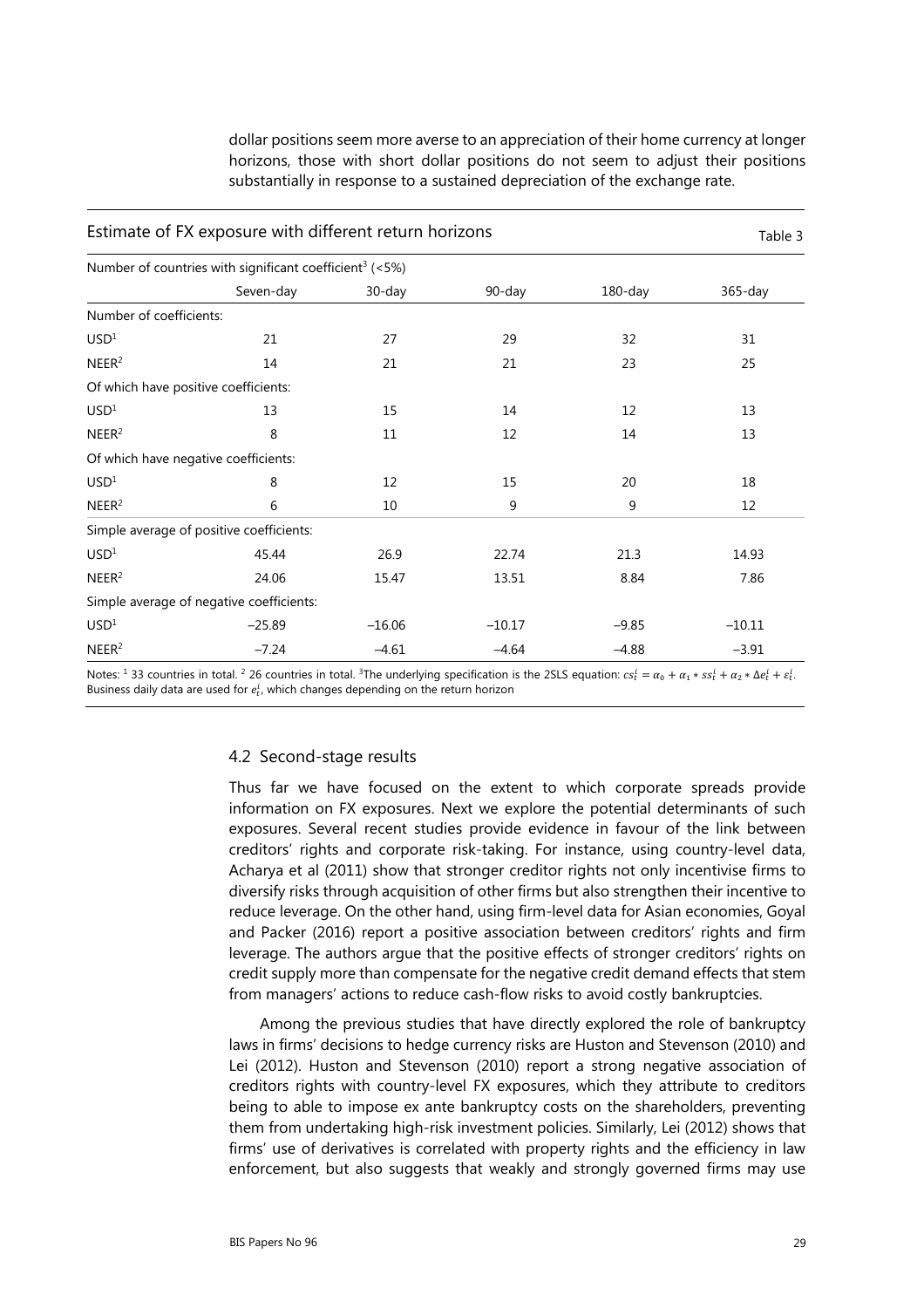derivatives for different reasons. While the former use derivatives for managerial reasons (to reduce mangers' own exposures to losses) the latter may use them for financial reasons, ie having better access to external financing.

| Determinants of FX exposure            |      |          |              |         |                                                         |         |         |      |                           |            |                |                 |              | Table 4  |
|----------------------------------------|------|----------|--------------|---------|---------------------------------------------------------|---------|---------|------|---------------------------|------------|----------------|-----------------|--------------|----------|
|                                        | (1)  | (2)      | (3)          | (4)     | (5)                                                     | (6)     | (7)     | (8)  | (9)                       | (10)       | (11)           | (12)            | (13)         | (14)     |
| RGDP growth rate                       | 1.5  | 1.35     | 1.05         | 1.01    | 1.15                                                    | 1.51    | 1.53    | 1.27 | 1.11                      | 0.74       | 0.79           | 0.93            | 1.28         | 1.32     |
| Degree of openness                     | 0.04 | 0.05     | 0.06         | 0.06    | $0.07*$                                                 | 0.05    | 0.04    |      | $0.07**$ 0.09***          | $0.08**$   |                | $0.08**0.09***$ | $0.07*$      | $0.07**$ |
| Depth of FX market<br>('000 units)     |      |          |              |         | 2.97*** 3.14*** 2.25*** 2.72*** 2.84*** 2.86*** 2.84*** |         |         |      |                           |            |                |                 |              |          |
| Current account<br>balance             |      |          |              |         |                                                         |         |         |      | $-1.04$ $-1.38$ * $-0.59$ |            | $-0.68 - 0.86$ |                 | $-0.95 -1$   |          |
| Strength of creditors'<br>legal rights |      | $-1.39*$ |              |         |                                                         |         |         |      | $-1.62**$                 |            |                |                 |              |          |
| Resolving insolvency                   |      |          | $-0.25**$    |         |                                                         |         |         |      |                           | $-0.33***$ |                |                 |              |          |
| Enforcing contracts                    |      |          |              | $-0.29$ |                                                         |         |         |      |                           |            | $-0.27$        |                 |              |          |
| Political risk                         |      |          |              |         | $-0.58**$                                               |         |         |      |                           |            |                | $-0.55**$       |              |          |
| Investment profile                     |      |          |              |         |                                                         | $-1.02$ |         |      |                           |            |                |                 | $-0.99$      |          |
| Corruption                             |      |          |              |         |                                                         |         | $-1.65$ |      |                           |            |                |                 |              | $-2.52$  |
| Constant                               | 0.1  | 6.97     | 14.15* 18.16 |         | $37.53**$                                               | 8.27    | 4.08    | 2.74 | 10.36* 21.14** 20.32      |            |                | 38.44*          | 10.81        | 8.7      |
| Observations                           | 33   | 33       | 32           | 33      | 33                                                      | 33      | 33      | 32   | 32                        | 31         | 32             | 32              | 32           | 32       |
| Adjusted R-squared                     | 0.17 | 0.21     | 0.31         | 0.21    | 0.25                                                    | 0.15    | 0.15    | 0.03 | 0.08                      | 0.23       | 0.04           | 0.09            | $\mathbf{0}$ | 0.02     |

Note: \*/\*\*/\*\*\* indicate the significance at 10%, 5% and 1% level. The dependant variables are the absolute values of the  $\alpha_2$  coefficients obtained from the first stage regression using 365-day rolling exchange rate returns. The specification is:  $\alpha_2 = \beta_0 + \beta_1 c r_i + \beta_2 z_i + \gamma_i$ , where  $c r_i$ are different definitions for the creditors' rights explanatory variable; a higher score indicating a greater degree of protection of creditors. Source: Authors' estimation.

Table 4 presents our cross-country results using estimates of exposures. As suggested by Domingeuz and Tesar (2006), we use absolute exposure coefficients to estimate equation (6) to eliminate the truncation bias that could arise from having positive and negative coefficients in the regression. Our results are consistent with previous studies about the existence of a cross-country negative relationship between the bankruptcy code and the corporate sector currency exposure. The coefficient on the strength of creditors' legal rights is significant in most models. Another factor that seems to matter for FX exposure is the depth of the hedging markets, which enters with a significant positive sign. This suggests that deeper FX markets (lower bid-ask spreads) help to reduce hedging costs, encouraging firms to hedge a larger fraction of their currency exposures. This result is consistent with the proposition developed in our model. The results also confirm that currency exposure is negatively associated with the external current account position but positively associated with the degree of openness, although the relevant coefficients are not consistently significant across all specifications.

We tested the sensitivity of our results by including additional legal institutional variables. In one specification we replaced the strength of the creditors' rights variable with the World Bank's resolving insolvency index and enforcing contract index. In a second specification, we replaced the same variable with the ICRG's political risk indicator, as a proxy for creditor rights, as suggested by Bae and Goyal (2009). In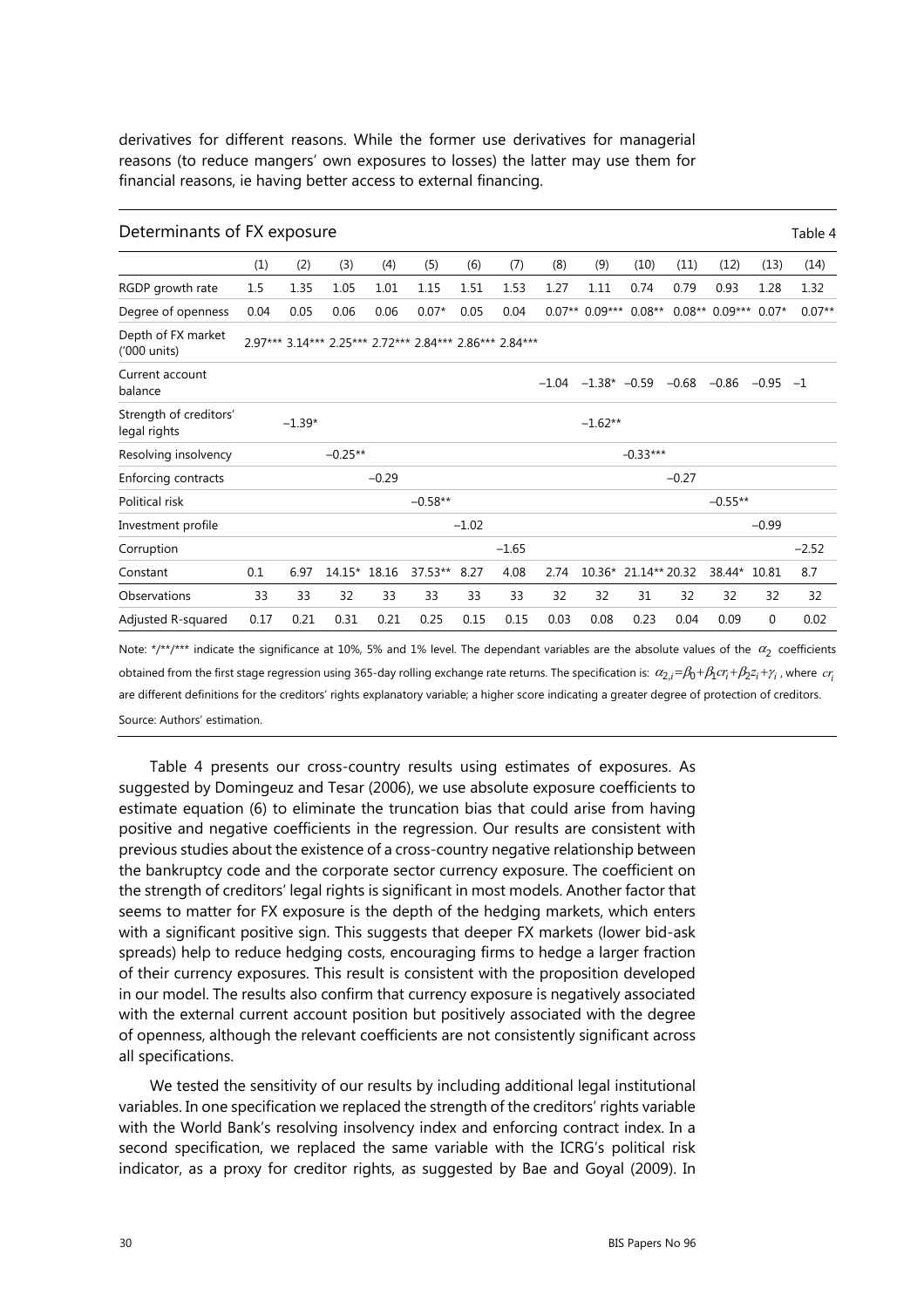separate regressions, we also included the subcomponents of political risk, ie the investment profile (contract viability and expropriation risks) and corruption index (the degree of political corruption), to evaluate their distinct role in firms' hedging decisions.

As can be seen from Table 4, the inclusion of new variables did not change our main findings about the importance of the bankruptcy regime. The resolving insolvency variable enters with a significant negative sign, suggesting that the time and costs required to resolve insolvency play an important role in firms' hedging decisions, as suggested by theory. This finding is also validated by the political risk indicators. On the other hand, none of the subcomponents of the political risk index is significant in the model.

## 5. A quasi-natural experiment

In this section, drawing on the empirical framework developed in Mohanty and Sundaresan (2018), we present the results of an event study analysis based on India's experience with a new bankruptcy law. In May 2016, the Indian Parliament passed the new Insolvency and Bankruptcy Code, 2016, creating for the first time in India a uniform and comprehensive insolvency code for companies and individuals (but excluding the financial firms). An important feature of the new code is that it transfers the right to initiate insolvency resolution from the debtors to the creditors by mandating the establishment of a creditors committee, which must decide the revival or liquidation of a defaulting firm within a period of 180 days, with a maximum grace period of 90 days. This represents a major improvement for the rights of creditors, given the fact that under the earlier regime it took almost 10 years for creditors to receive court judgement on insolvency litigation and about five years to wind up companies or recover debt (Ravi (2015)).

A seemingly related issue in India has been the persistence of a high degree of currency mismatches in the Indian corporate sector. The recent Committee to Review the Access to Domestic and Overseas Capital Markets (2015)<sup>6</sup> by Indian companies attributed the unhedged corporate borrowing problem to the lack of a well developed onshore derivative market and a managed exchange rate regime that provides an implicit guarantee to firms against future fluctuations in the exchange rate. Analysing firm-level data, Patnaik et al (2015) note that, while Indian firms undertaking external commercial borrowing (ECB) were generally large in size and had adequate debt-servicing capacity, they ran the risk of losing a substantial part of their equity in the event of a large depreciation of the exchange rate. A question that has not been explored is the extent to which unhedged foreign currency borrowings in the corporate sector also reflected a deeper, structural problem related to the subordination of creditors' rights in India.

Our analysis is facilitated by a loan-level ECB data base made available to us by the Reserve bank of India, providing information on the terms of each ECB (type of borrowing, maturity, currency, and spread) and whether the borrower intended to hedge the underlying currency and interest rate exposures as well as the instruments

<span id="page-12-0"></span><sup>6</sup> Under the restricted capital account regime of India, external commercial borrowing (ECB) by Indian firms is governed by the Foreign Exchange Management Act of 1999, which is administered by the Reserve Bank of India. The act provides the terms and conditions under which firms can access ECB financing, as well as the maximum spreads to be paid on such borrowing.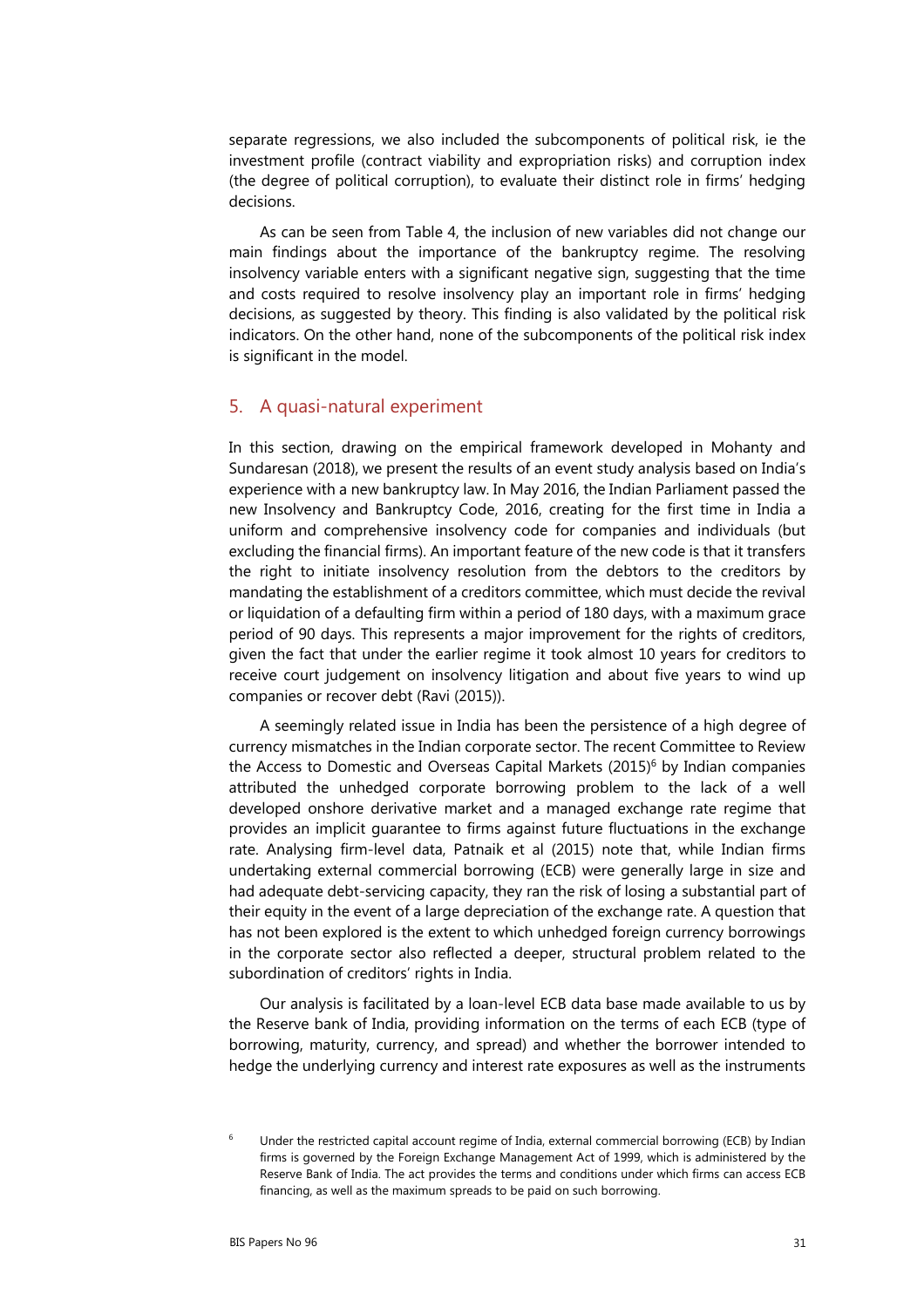used for hedging (whether currency or interest rate swaps). In other words, for each of these loans, the data set refers to the intention of the borrower to hedge but not the actual hedging. We combine a probit model with the differences-in-differences (DID) identification strategy to investigate the effect of the new bankruptcy code on the hedging behaviour of Indian firms. To do this, we divide our sample of firms into terciles according to the share of foreign currency debt in total debt. We define firms in the top tercile with the highest shares of foreign currency debt as the treated group and those in the bottom tercile with the lowest shares of foreign currency debt as the control group. The impact is then studied by comparing the differences in the behaviour of the treated group before and after the introduction of law with differences in the behaviour of the control group.

Our results are summarised in Table 5. We find that, relative to the years before the law change, the probability of the treated group of firms hedging currency exposures increased, particularly when we exclude the state-owned enterprises from the sample, which are likely to be less sensitive to changes in the bankruptcy regime. The likelihood of firms with a high degree of currency mismatch issuing ECB loans on a fully hedged basis went up by 13.7% following the introduction of the new bankruptcy law.

The positive effect of the bankruptcy code on currency hedging decisions is interesting in the context Vig's (2013) paper, which finds a negative impact of the SARFAESI Act<sup>[7](#page-13-0)</sup> on the flow of secured credit. Vig shows that a strengthening of creditors' rights produces an income effect and a substitution effect that can go in opposite directions. The positive income effect arises from the fact that stronger creditors' rights increase the liquidation value of the firm, reducing the costs of borrowing. On the other hand, stronger creditor rights increase the threat of bankruptcy and the probability of premature liquidation, encouraging firms to reduce collateral, with negative effects on the supply of secured credit.

Using the same analogy, our results seem to suggest the operation of a stronger demand channel in the hedging decisions, to the extent that stronger creditors' rights incentivise firms to reduce cash flow risks by hedging a larger fraction of their currency and interest rate exposures. This, in turn, helps them to access cheaper external funding. It is consistent with our theoretical results that value-maximising firms internalise costly bankruptcies (when the law is enforced efficiently) and make a credible commitment to bondholders to preserve the liquidation value in the case of default.

Among other factors, the availability of a natural hedge through export revenue plays a crucial role in the hedging decision. The results suggest that firms that have a larger fraction of their sales in foreign currencies are more likely to issue unhedged loans than those with a lower fraction of FX revenues in total sales. A 1% increase in the exports-to-sales ratio reduces the marginal probability of an ECB loan being issued on currency-hedged basis by 19%. We also find a strong and significant effect of market-to-book value on hedging decisions. Firms that are higher in value do capitalise on that strength by hedging more of their currency and interest rate exposures, which helps them to have better access to the international capital markets. This is consistent with the underinvestment theory of hedging.

<span id="page-13-0"></span> $\overline{7}$  The Securitisation and Reconstruction of Financial Assets and Enforcement of Securities Interest Act, passed by the Indian Parliament in 2002, empowered secured creditors (particularly banks) to seize assets in the case of default.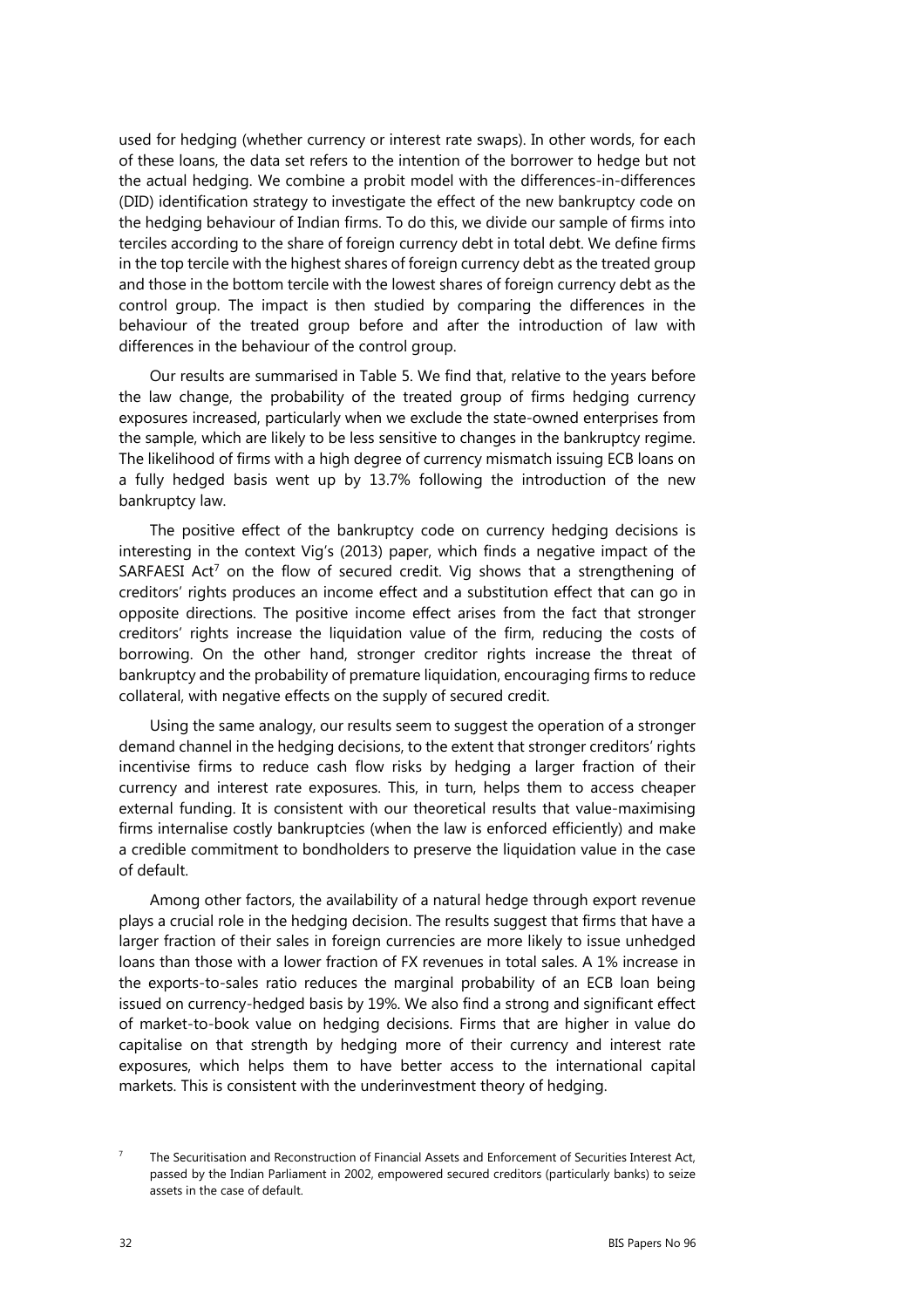|                    |             |             |             | . uv.c     |
|--------------------|-------------|-------------|-------------|------------|
|                    | (1)         | (2)         | (3)         | (4)        |
|                    | Curr swap   | Int swap    | Both swaps  | Any swaps  |
| $LAW \times TREAT$ | 1.914***    | 0.541       | $1.728***$  | $1.007*$   |
|                    | (3.38)      | (1.06)      | (3.20)      | (1.83)     |
|                    | [0.137]     | [0.182]     | [0.070]     | [0.294]    |
| ForCurr2Tot        | $-1.868$    | 0.846       | $-2.123$    | 0.647      |
|                    | $(-1.12)$   | (0.58)      | $(-1.07)$   | (0.42)     |
| ExportSales        | $-0.923***$ | $-0.830***$ | $-1.365***$ | $-0.733**$ |
|                    | $(-2.76)$   | $(-2.66)$   | $(-3.88)$   | $(-2.45)$  |
| Size               | 0.040       | 0.009       | 0.018       | 0.039      |
|                    | (0.84)      | (0.20)      | (0.34)      | (0.85)     |
| Mkt2book           | $0.974**$   | 1.315***    | 1.786***    | $0.739**$  |
|                    | (2.54)      | (3.59)      | (3.74)      | (2.04)     |
| Dividend yield     | 0.096       | 0.054       | $0.143**$   | 0.032      |
|                    | (1.62)      | (0.95)      | (2.20)      | (0.55)     |
| Leverage           | $-0.148$    | 0.981       | 1.267       | $-0.258$   |
|                    | $(-0.19)$   | (1.34)      | (1.50)      | $(-0.35)$  |
| Roa                | 2.701       | 3.925**     | $-0.018$    | 6.097***   |
|                    | (1.35)      | (2.12)      | $(-0.01)$   | (3.19)     |
| Const.             | 4.718***    | 3.955***    | 4.594***    | 3.887***   |
|                    | (7.16)      | (6.31)      | (6.82)      | (6.15)     |
| Obs                | 464         | 464         | 464         | 464        |
| Pseudo R-sq        | 0.159       | 0.130       | 0.197       | 0.136      |

# Results of probit model on the effect of bankruptcy law on hedging behaviour of Indian firms (excluding state-owned firms) Table 5

This model estimates the marginal effect of the new bankruptcy code on hedging intentions, excluding state-owned firms, using a probit model of the following form:  $P(y_{ijt} = 1) = \beta_0 + \beta_1 \tau_t + \beta_2 \delta_j + \beta_3 LAW + \beta_4 TREAT + \beta_5 (LAW \times TREAT) + \beta_6 X_{ijt} + \eta_{ijt}$ , where *y* is a binary variable, which takes on the value of one for hedged loans and zero for unhedged loans; *y i* represents firm-loan observation, *j* represents industry, *t* represents time.  $\tau$  and  $\delta$  are time and industry fixed effects; *LAW* is a dummy variable that takes on the value of one for all ECB loans issued after May 2016, that is, when the new bankruptcy law was passed by the Parliament, and zero for loans issued prior to May 2016; *TREAT* is a dummy that takes on the value of one if the loan belongs to the treated group (issued by firms with a high FX debt to total debt ratio) and zero if it belongs to the control group (firms with a low FX debt ratio); and *X* is a vector of control variables: *ForCurr2Tot*: FX debt to total liabilities; *ExportSales*: Exports to total sales; *Size*: Total assets; *Mkt2book*: Market capitalisation to enterprise book value; *Dividend yield*; *Leverage*: non current liabilities to total assets; *Roa*: After tax profit to total assets. t-statistics using robust standard errors in parentheses; \*\*\*/\*\*/\* denotes statistical significance at the 1/5/10% level. Marginal effects of D-I-D are given in the square brackets. State-owned firms have been dropped.

Source: Authors' estimation.

## 6. Conclusion

Various hypotheses have been proposed to explain the recent large increase in unhedged dollar borrowings by emerging market firms. In this paper, we developed a simple model of a firm with dollarised debt, which produces its revenue in domestic currency. The firm operates under a certain bankruptcy code, which can lead to deadweight losses, and creditor losses upon financial distress. The model developed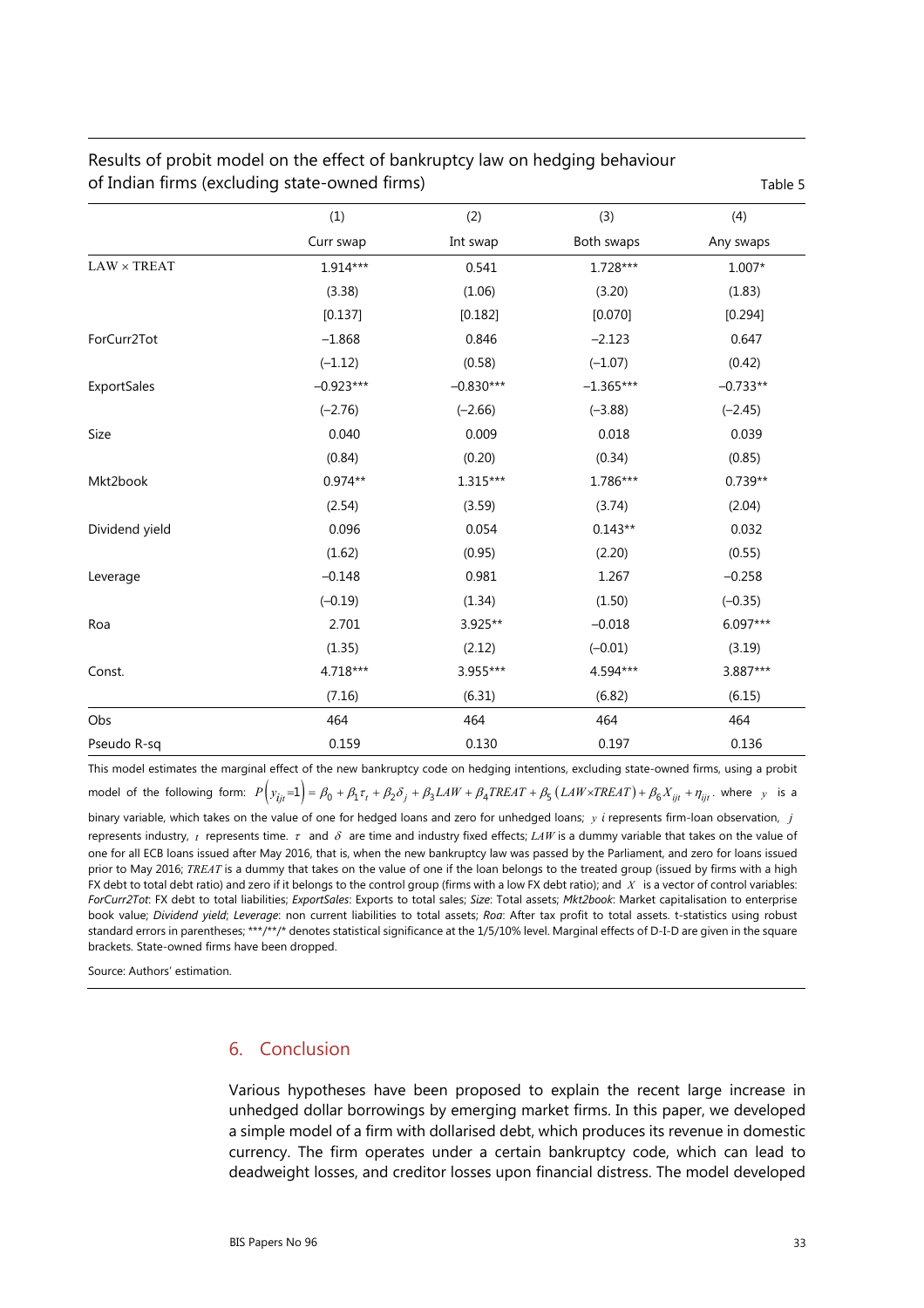several testable propositions, linking the provisions of bankruptcy law, deadweight losses and contract enforcement on the one hand, and the incentive to hedge on the other.

Our empirical results are consistent with the theoretical prediction that corporate credit spreads in emerging markets are informative of the unhedged exposure of the firms domiciled in these economies. This result is robust to different measures of the exchange rate and alternative horizons of exchange rate returns. We also find that the bilateral exchange rates of EMEs against the dollar play a more important role than the trade or debt-weighted exchange rates in determining corporate FX exposures. Our cross-country results confirm the hypothesis that FX exposures are negatively associated with the strength of creditors' rights and the depth of hedging markets.

Our quasi-natural experiment confirms most of the findings of the cross-country investigation. Using a unique loan-level data base from the RBI, we find significant evidence of the positive effects of the new bankruptcy law on Indian firms' incentive to hedge currency and interest rate exposures on their external commercial borrowing. Having said that, we also find evidence that the ownership structure of firms may play a role. To the extent that the state-owned firms dominate the corporate sector, this can undermine the beneficial effects of the new bankruptcy regime on hedging decisions and on resource allocation, more generally, in the economy. In addition, we also find that natural hedging from export revenues plays a clear part in the decision of firms to hedge their FX exposures. Our results are broadly consistent with previous research on the link between legal institutions and the hedging behaviour of non-financial firms (eg Huston and Stevenson (2010) and Lei (2012)).

## References

Acharya, V, Y Amihud and L Litov (2011): "Creditors' rights and corporate risk-taking", *Journal of Financial Economics*, vol 102, pp 150-66.

Aghion P, P Bacchetta and A Banerjee (2000): "A simple model of monetary policy and currency crises", *European Economic Review*, vol 44, pp 728–38.

——— (2001): "Currency crises and monetary policy in a credit-constrained economy", *European Economic Review*, vol 45, no 7, pp 1121–50.

Allayannis, G (1997): "The time-variation of the exchange rate exposure: an industry analysis", DSWP 97-20, December.

Bae, K and V Goyal (2009): "Creditor rights, enforcement, and bank loans", *Journal of Finance*, vol 54, no 2, pp 823–59.

Bank for International Settlements (2016): *86th Annual Report*.

——— (2017): *87th Annual Report*.

Bernanke, B and M Gertler (1989): "Agency costs, net worth, and business cycle fluctuations", *American Economic Review*, vol 79, pp 14–31.

Bernanke, B, M Gertler and S Gilchrist (1999): "The financial accelerator in a quantitative business cycle framework", in J Taylor and M Woodford (eds), *Handbook of Macroeconomics*, pp 1341–93.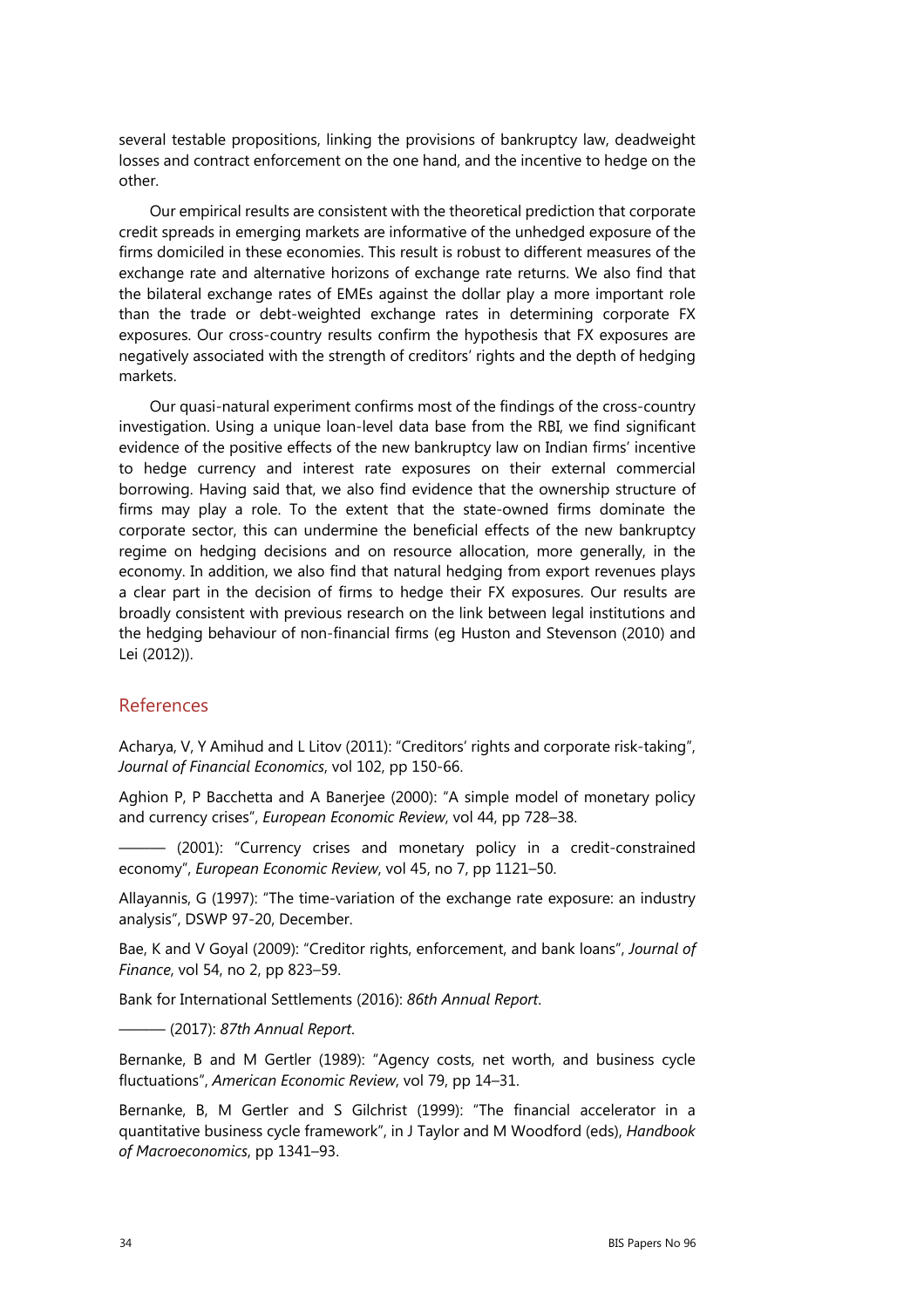Bodnar, G and M Wong (2003): "Estimating exchange rate exposures: issues in model structure", *Financial Management*, vol 32, no 1, pp 35–67.

Bruno, V and H S Shin (2017): "Global dollar credit and carry trades: a firm-level analysis", *Review of Financial Studies*, vol 30, no 3.

Chamon, M (2001): "Why can't developing countries borrow from abroad in their own currency?", Harvard University, unpublished manuscript.

Cespedes, L, R Chang and A Velasco (2004): "Balance sheets and exchange rate policy", *American Economic Review*, vol 94, pp 1183–93.

Claessens, S, D Klingebiel and S Schmukler (2007): "Government bonds in domestic and foreign currency: the role of institutional and macroeconomic factors", *Review of International Economics*, vol 15, no 2, pp 370–413.

Djankov, S, C McLiesh and A Shleifer (2007): "Private credit in 129 countries", *Journal of Financial Economics*, vol 84, pp 299–329.

Dominguez, K and L Tesar (2001): "A re-examination of exchange rate exposure", *American Economic Review Papers and Proceedings*, vol 91, pp 2396–99.

——— (2006): "Exchange rate exposure", *Journal of International Economics*, vol 68, no 1, pp 188–218.

Eichengreen, B and R Hausmann (1999): "Exchange rate and financial fragility", *NBER Working Papers*, no 7418.

Goyal, V and F Packer (2016): "Capital structure in Emerging Asia", conference draft, BIS Asian Office Annual Research Conference.

Gertler, M, S Gilchrist and F Natalucci (2007): "External constraints on monetary policy and the financial accelerator", *Journal of Money, Credit and Banking*, vol 39, no 2-3, pp 295–330.

Huston, E and S Stevenson (2010): "Openness, hedging incentives and foreign exchange exposure: a firm-level multi-country study", *Journal of International Business Studies*, vol 41, no 1, pp 105–22.

Jeanne, O (2002): "Monetary policy and liability dollarization", International Monetary Fund, unpublished manuscript.

Jorion, P (1990): "The exchange rate exposure of US multinationals", *Journal of Business*, vol 63, no 3, pp 305–60.

Kearns, J and N Patel (2016): "Does the financial channel of exchange rates offset the trade channel?", *BIS Quarterly Review*, December.

Kedia, S and A Mozumdar (2003): "Foreign currency-denominated debt: an empirical examination", *Journal of Business*, vol 76, no 4, pp 521–46.

La Porta, R, F Lopez-de-Silanes, A Shleifer and R Vishny (1997): Legal determinants of external finance, *Journal of Finance*, vol 52, no 3, pp 1131–50.

Lei, U (2012): "Currency hedging and corporate governance: a cross-country analysis", *Journal of Corporate Finance*, vol 18, no 2, pp 221–37.

Merton, R (1974): "On the pricing of corporate debt: the risk structure of interest rates", *Journal of Finance*, vol 29, no 2, pp 449–70.

Mohanty, M and S Sundaresan (2018): "FX hedging and creditor rights: evidence from an exogenous change in bankruptcy law", *BIS Working Papers*, forthcoming.